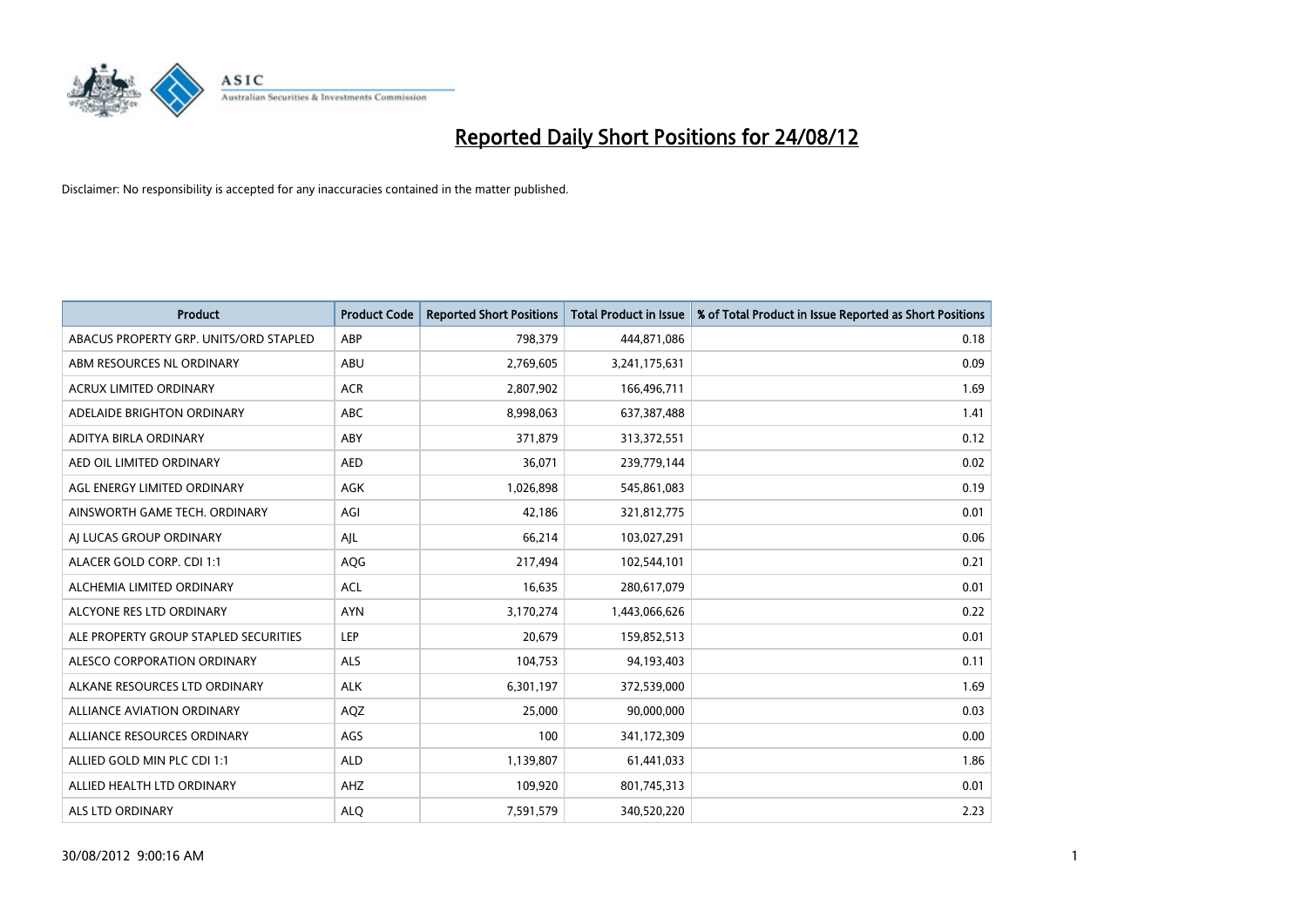

| <b>Product</b>                          | <b>Product Code</b> | <b>Reported Short Positions</b> | <b>Total Product in Issue</b> | % of Total Product in Issue Reported as Short Positions |
|-----------------------------------------|---------------------|---------------------------------|-------------------------------|---------------------------------------------------------|
| ALTONA MINING LTD ORDINARY              | <b>AOH</b>          | 51,423                          | 527,271,038                   | 0.01                                                    |
| ALUMINA LIMITED ORDINARY                | <b>AWC</b>          | 218,799,877                     | 2,440,196,187                 | 8.97                                                    |
| AMCOR LIMITED ORDINARY                  | AMC                 | 3,842,721                       | 1,206,684,923                 | 0.32                                                    |
| AMP LIMITED ORDINARY                    | AMP                 | 10,750,600                      | 2,894,931,180                 | 0.37                                                    |
| AMPELLA MINING ORDINARY                 | AMX                 | 4,987,206                       | 246,800,493                   | 2.02                                                    |
| ANGLOGOLD ASHANTI CDI 5:1               | AGG                 | 3,000                           | 89,207,765                    | 0.00                                                    |
| ANSELL LIMITED ORDINARY                 | <b>ANN</b>          | 5,398,611                       | 130,656,668                   | 4.13                                                    |
| ANTARES ENERGY LTD ORDINARY             | <b>AZZ</b>          | 325,855                         | 258,000,000                   | 0.13                                                    |
| ANZ BANKING GRP LTD ORDINARY            | ANZ                 | 9,694,181                       | 2,716,019,028                 | 0.36                                                    |
| APA GROUP STAPLED SECURITIES            | <b>APA</b>          | 25,687,156                      | 644,485,583                   | 3.99                                                    |
| APN NEWS & MEDIA ORDINARY               | <b>APN</b>          | 18,381,588                      | 649,010,756                   | 2.83                                                    |
| AQUARIUS PLATINUM. ORDINARY             | <b>AOP</b>          | 11,093,871                      | 472,851,336                   | 2.35                                                    |
| AQUILA RESOURCES ORDINARY               | <b>AQA</b>          | 6,983,938                       | 411,804,442                   | 1.70                                                    |
| ARAFURA RESOURCE LTD ORDINARY           | <b>ARU</b>          | 5,486,859                       | 396,004,144                   | 1.39                                                    |
| ARB CORPORATION ORDINARY                | ARP                 | 31,553                          | 72,481,302                    | 0.04                                                    |
| ARDENT LEISURE GROUP STAPLED SECURITIES | AAD                 | 534,791                         | 334,209,401                   | 0.16                                                    |
| ARISTOCRAT LEISURE ORDINARY             | <b>ALL</b>          | 25,024,822                      | 550,502,889                   | 4.55                                                    |
| <b>ARRIUM LTD ORDINARY</b>              | ARI                 | 28,086,699                      | 1,345,665,626                 | 2.09                                                    |
| <b>ASCIANO LIMITED ORDINARY</b>         | <b>AIO</b>          | 6,527,448                       | 975,385,664                   | 0.67                                                    |
| ASG GROUP LIMITED ORDINARY              | <b>ASZ</b>          | 849,269                         | 172,172,079                   | 0.49                                                    |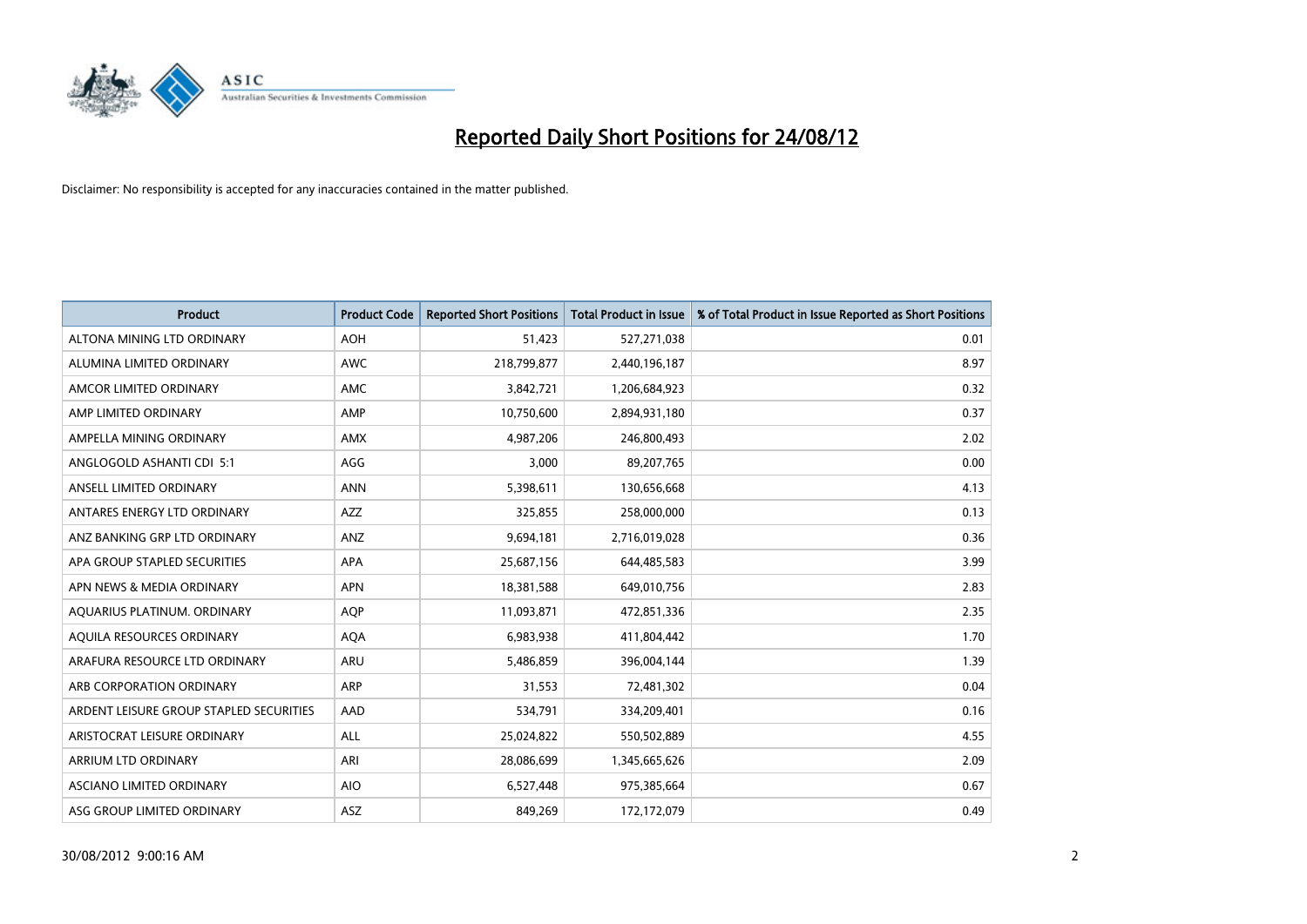

| <b>Product</b>                              | <b>Product Code</b> | <b>Reported Short Positions</b> | <b>Total Product in Issue</b> | % of Total Product in Issue Reported as Short Positions |
|---------------------------------------------|---------------------|---------------------------------|-------------------------------|---------------------------------------------------------|
| ASPEN GROUP ORD/UNITS STAPLED               | <b>APZ</b>          | 546,047                         | 600,507,326                   | 0.09                                                    |
| ASPIRE MINING LTD ORDINARY                  | <b>AKM</b>          | 270,266                         | 620,594,556                   | 0.04                                                    |
| ASTRO JAP PROP GROUP STAPLED SECURITIES     | AJA                 | 5,827                           | 58,445,002                    | 0.01                                                    |
| ASX LIMITED ORDINARY                        | ASX                 | 3,125,288                       | 175,136,729                   | 1.78                                                    |
| ATLAS IRON LIMITED ORDINARY                 | AGO                 | 9,064,364                       | 904,580,993                   | 1.00                                                    |
| <b>AURORA OIL &amp; GAS ORDINARY</b>        | <b>AUT</b>          | 6,886,959                       | 447,885,778                   | 1.54                                                    |
| AUSDRILL LIMITED ORDINARY                   | <b>ASL</b>          | 1,892,620                       | 304,397,289                   | 0.62                                                    |
| AUSENCO LIMITED ORDINARY                    | AAX                 | 456,147                         | 123,872,665                   | 0.37                                                    |
| AUSGOLD LIMITED ORDINARY                    | <b>AUC</b>          | 50,000                          | 136,224,010                   | 0.04                                                    |
| <b>AUSTAL LIMITED ORDINARY</b>              | ASB                 | 177,718                         | 188,193,007                   | 0.09                                                    |
| AUSTIN ENGINEERING ORDINARY                 | <b>ANG</b>          | 35,297                          | 72,314,403                    | 0.05                                                    |
| <b>AUSTRALAND PROPERTY STAPLED SECURITY</b> | <b>ALZ</b>          | 463,267                         | 576,846,597                   | 0.08                                                    |
| AUSTRALIAN AGRICULT. ORDINARY               | AAC                 | 302,782                         | 312,905,085                   | 0.10                                                    |
| AUSTRALIAN INFRASTR. UNITS/ORDINARY         | <b>AIX</b>          | 3,144,699                       | 620,733,944                   | 0.51                                                    |
| AUSTRALIAN PHARM, ORDINARY                  | API                 | 316,828                         | 488,115,883                   | 0.06                                                    |
| AUTOMOTIVE HOLDINGS ORDINARY                | AHE                 | 27,089                          | 260,579,682                   | 0.01                                                    |
| AVIENNINGS LIMITED ORDINARY                 | AVI                 | 575,001                         | 274,588,694                   | 0.21                                                    |
| AWE LIMITED ORDINARY                        | <b>AWE</b>          | 4,172,045                       | 521,871,941                   | 0.80                                                    |
| AZIMUTH RES LTD ORDINARY                    | <b>AZH</b>          | 959,849                         | 418,911,161                   | 0.23                                                    |
| AZUMAH RESOURCES ORDINARY                   | <b>AZM</b>          | 500,000                         | 333,714,096                   | 0.15                                                    |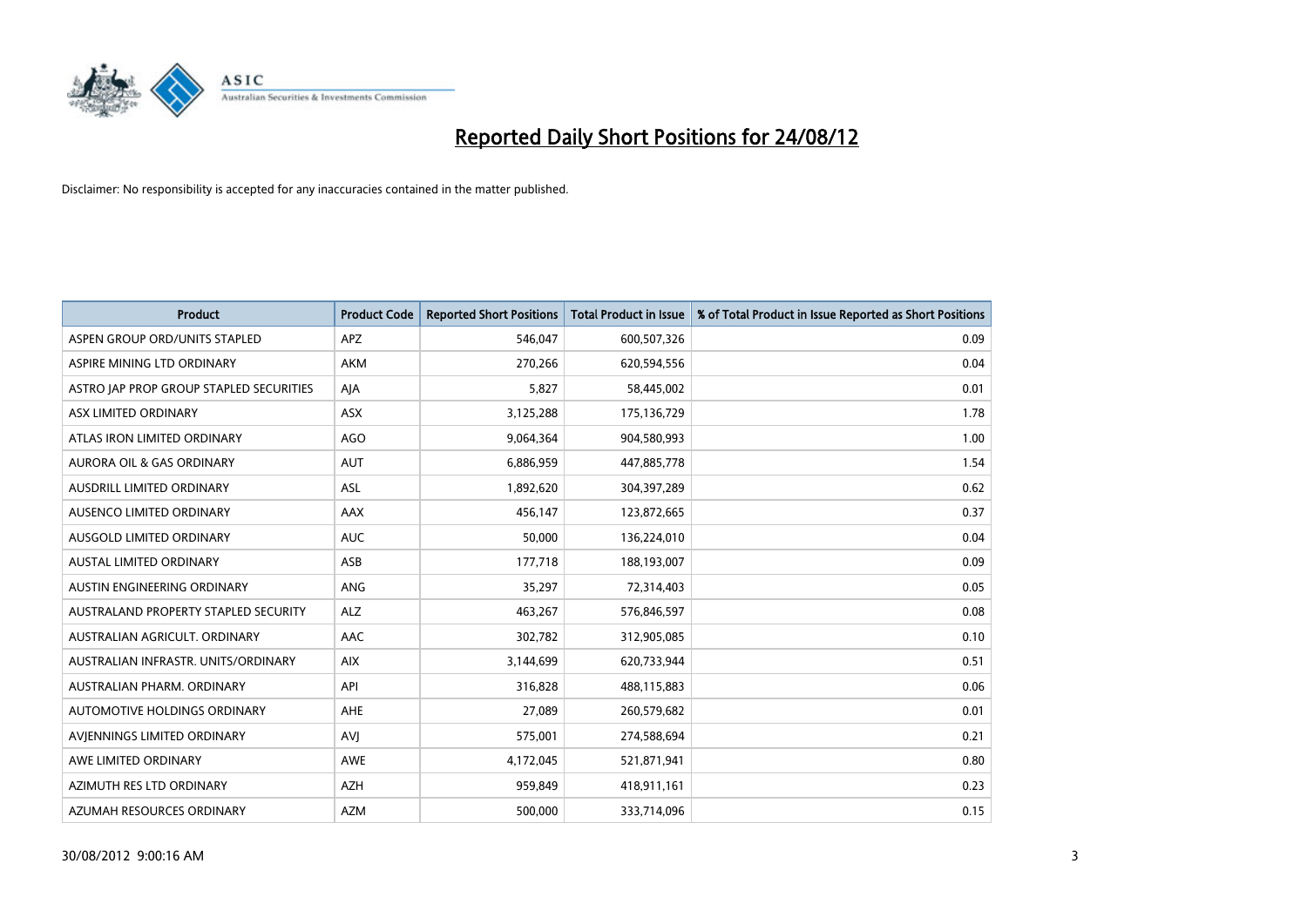

| <b>Product</b>                       | <b>Product Code</b> | <b>Reported Short Positions</b> | <b>Total Product in Issue</b> | % of Total Product in Issue Reported as Short Positions |
|--------------------------------------|---------------------|---------------------------------|-------------------------------|---------------------------------------------------------|
| <b>BANDANNA ENERGY ORDINARY</b>      | <b>BND</b>          | 6,889,403                       | 528,481,199                   | 1.30                                                    |
| BANK OF QUEENSLAND. ORDINARY         | <b>BOQ</b>          | 10,271,446                      | 308,797,224                   | 3.33                                                    |
| <b>BANNERMAN RESOURCES ORDINARY</b>  | <b>BMN</b>          | 10,000                          | 302,069,772                   | 0.00                                                    |
| <b>BASE RES LIMITED ORDINARY</b>     | <b>BSE</b>          | 641,565                         | 460,440,029                   | 0.14                                                    |
| <b>BATHURST RESOURCES ORDINARY</b>   | <b>BTU</b>          | 37,125,986                      | 696,747,997                   | 5.33                                                    |
| <b>BC IRON LIMITED ORDINARY</b>      | <b>BCI</b>          | 2,589                           | 103,861,000                   | 0.00                                                    |
| BEACH ENERGY LIMITED ORDINARY        | <b>BPT</b>          | 23,367,417                      | 1,255,464,157                 | 1.86                                                    |
| BEADELL RESOURCE LTD ORDINARY        | <b>BDR</b>          | 13,855,771                      | 719,704,752                   | 1.93                                                    |
| BENDIGO AND ADELAIDE ORDINARY        | <b>BEN</b>          | 9,970,780                       | 396,663,707                   | 2.51                                                    |
| BERKELEY RESOURCES ORDINARY          | <b>BKY</b>          | 201,891                         | 179,393,273                   | 0.11                                                    |
| BETASHARES ASX RES ETF UNITS         | <b>ORE</b>          | 81,306                          | 6,120,745                     | 1.33                                                    |
| BETASHARES AUST BEAR ETF UNITS       | <b>BEAR</b>         |                                 | 334,441                       | 0.00                                                    |
| BHP BILLITON LIMITED ORDINARY        | <b>BHP</b>          | 6,414,492                       | 3,211,691,105                 | 0.20                                                    |
| <b>BILLABONG ORDINARY</b>            | <b>BBG</b>          | 8,666,570                       | 478,944,292                   | 1.81                                                    |
| <b>BIOTA HOLDINGS ORDINARY</b>       | <b>BTA</b>          | 343,814                         | 182,350,316                   | 0.19                                                    |
| <b>BLACKTHORN RESOURCES ORDINARY</b> | <b>BTR</b>          | 251,370                         | 164,285,950                   | 0.15                                                    |
| BLUESCOPE STEEL LTD ORDINARY         | <b>BSL</b>          | 38,299,388                      | 3,349,185,247                 | 1.14                                                    |
| <b>BOART LONGYEAR ORDINARY</b>       | <b>BLY</b>          | 6,761,623                       | 461, 163, 412                 | 1.47                                                    |
| BORAL LIMITED, ORDINARY              | <b>BLD</b>          | 46,085,696                      | 758,572,140                   | 6.08                                                    |
| <b>BRADKEN LIMITED ORDINARY</b>      | <b>BKN</b>          | 3,938,041                       | 168,629,376                   | 2.34                                                    |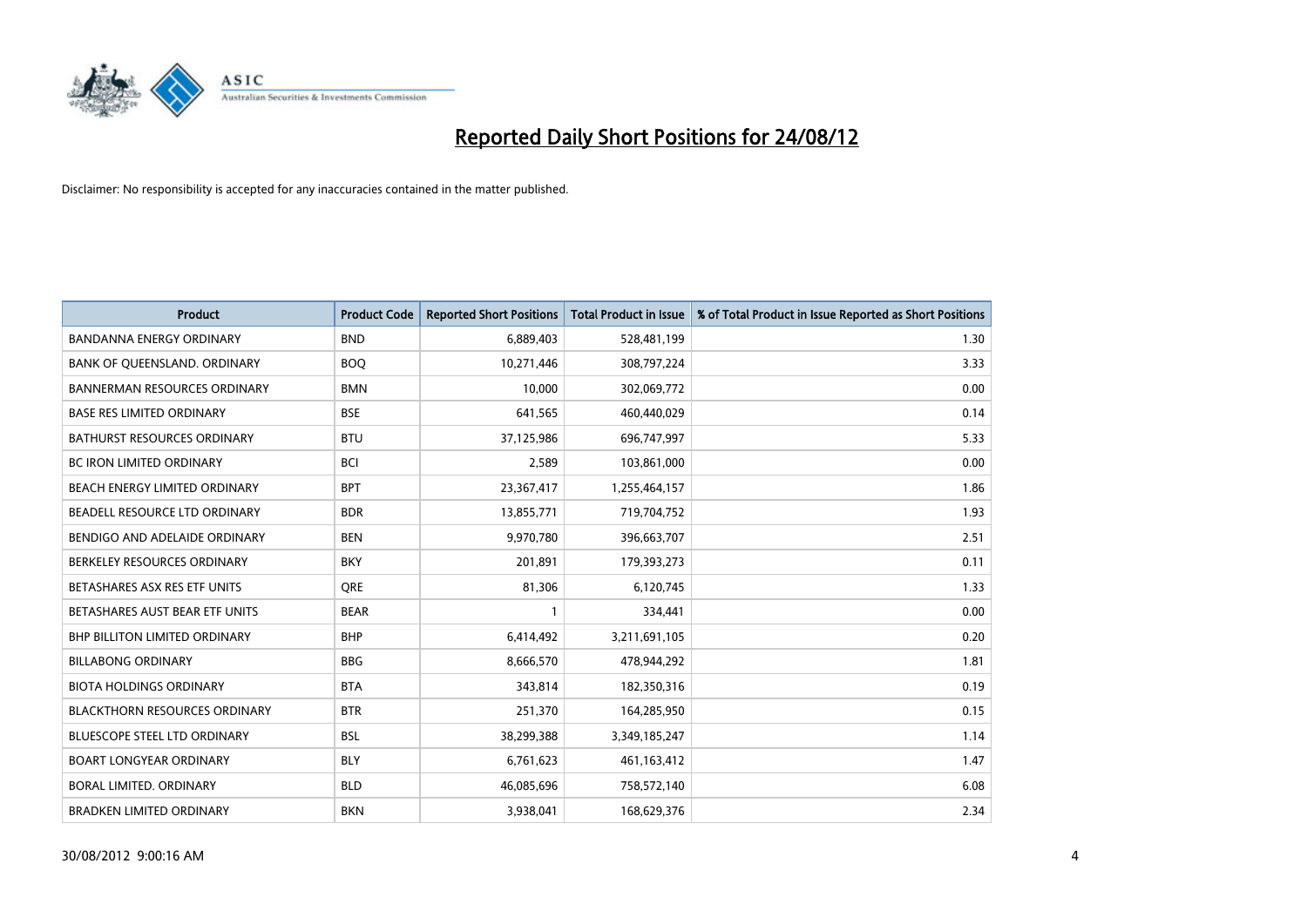

| <b>Product</b>                          | <b>Product Code</b> | <b>Reported Short Positions</b> | <b>Total Product in Issue</b> | % of Total Product in Issue Reported as Short Positions |
|-----------------------------------------|---------------------|---------------------------------|-------------------------------|---------------------------------------------------------|
| <b>BRAMBLES LIMITED ORDINARY</b>        | <b>BXB</b>          | 6,119,393                       | 1,555,188,609                 | 0.39                                                    |
| BREVILLE GROUP LTD ORDINARY             | <b>BRG</b>          | 17,960                          | 130,095,322                   | 0.01                                                    |
| <b>BRICKWORKS LIMITED ORDINARY</b>      | <b>BKW</b>          | 15,186                          | 147,567,333                   | 0.01                                                    |
| BT INVESTMENT MNGMNT ORDINARY           | <b>BTT</b>          | 292,537                         | 267,906,977                   | 0.11                                                    |
| <b>BUCCANEER ENERGY LTD ORDINARY</b>    | <b>BCC</b>          | 7,183,084                       | 1,133,975,491                 | 0.63                                                    |
| <b>BURU ENERGY ORDINARY</b>             | <b>BRU</b>          | 8,577,556                       | 251,032,144                   | 3.42                                                    |
| <b>BWP TRUST ORDINARY UNITS</b>         | <b>BWP</b>          | 2,781,208                       | 525,255,093                   | 0.53                                                    |
| CABCHARGE AUSTRALIA ORDINARY            | CAB                 | 4,924,801                       | 120,430,683                   | 4.09                                                    |
| CALTEX AUSTRALIA ORDINARY               | <b>CTX</b>          | 4,286,081                       | 270,000,000                   | 1.59                                                    |
| CAPE LAMBERT RES LTD ORDINARY           | <b>CFE</b>          | 339,622                         | 689,108,792                   | 0.05                                                    |
| CARABELLA RES LTD ORDINARY              | <b>CLR</b>          | 490,231                         | 133,642,797                   | 0.37                                                    |
| <b>CARBON ENERGY ORDINARY</b>           | <b>CNX</b>          | 4,533                           | 773,999,771                   | 0.00                                                    |
| <b>CARDNO LIMITED ORDINARY</b>          | CDD                 | 679,913                         | 138,506,406                   | 0.49                                                    |
| CARNARVON PETROLEUM ORDINARY            | <b>CVN</b>          | 104,209                         | 694,644,634                   | 0.02                                                    |
| CARSALES.COM LTD ORDINARY               | <b>CRZ</b>          | 15,853,001                      | 233,689,223                   | 6.78                                                    |
| CENTRAL PETROLEUM ORDINARY              | <b>CTP</b>          | 329,530                         | 1,383,376,265                 | 0.02                                                    |
| CENTRO RETAIL AUST ORD/UNIT STAPLED SEC | <b>CRF</b>          | 24,440,292                      | 1,427,391,696                 | 1.71                                                    |
| <b>CERAMIC FUEL CELLS ORDINARY</b>      | <b>CFU</b>          | 9,914                           | 1,366,298,863                 | 0.00                                                    |
| CFS RETAIL TRUST GRP STAPLED SECURITIES | <b>CFX</b>          | 48,281,783                      | 2,828,495,659                 | 1.71                                                    |
| CGA MINING LIMITED ORDINARY             | <b>CGX</b>          | 42,476                          | 337,775,726                   | 0.01                                                    |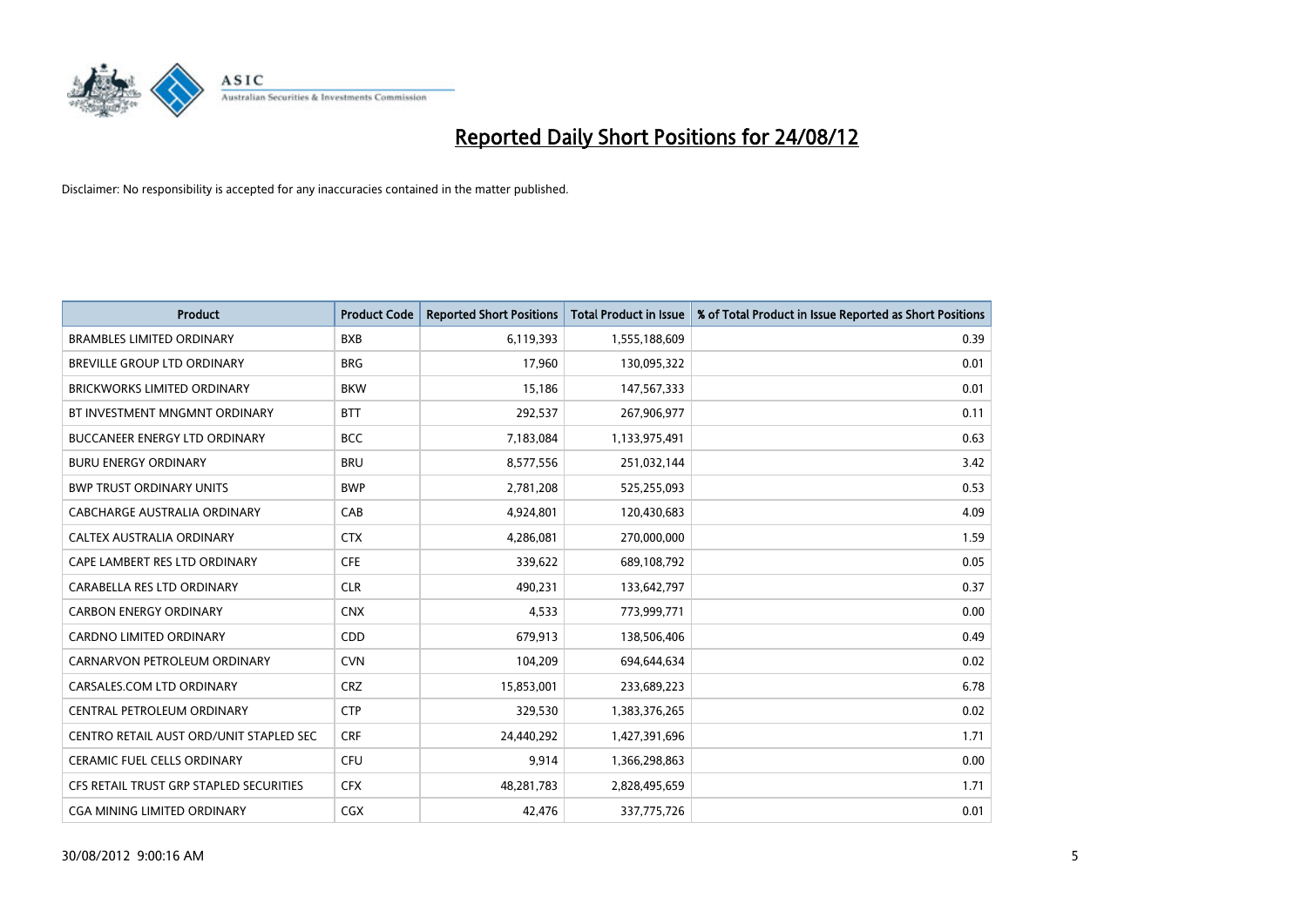

| <b>Product</b>                           | <b>Product Code</b> | <b>Reported Short Positions</b> | <b>Total Product in Issue</b> | % of Total Product in Issue Reported as Short Positions |
|------------------------------------------|---------------------|---------------------------------|-------------------------------|---------------------------------------------------------|
| CHALLENGER DIV.PRO. STAPLED UNITS DEFSET | <b>CDIDA</b>        | 113,232                         | 214,100,800                   | 0.05                                                    |
| <b>CHALLENGER INFRAST, STAPLED UNITS</b> | <b>CIF</b>          | 541,447                         | 316,223,785                   | 0.17                                                    |
| <b>CHALLENGER LIMITED ORDINARY</b>       | <b>CGF</b>          | 11,979,027                      | 544,652,710                   | 2.20                                                    |
| CHARTER HALL GROUP STAPLED US PROHIBIT.  | <b>CHC</b>          | 233,190                         | 298,161,633                   | 0.08                                                    |
| <b>CHARTER HALL RETAIL UNITS</b>         | <b>COR</b>          | 785.898                         | 299,628,571                   | 0.26                                                    |
| <b>CHORUS LIMITED ORDINARY</b>           | <b>CNU</b>          | 901,678                         | 385,082,123                   | 0.23                                                    |
| CITIGOLD CORP LTD ORDINARY               | <b>CTO</b>          | 1,355,317                       | 1,238,622,051                 | 0.11                                                    |
| <b>CLOUGH LIMITED ORDINARY</b>           | <b>CLO</b>          | 104,396                         | 773,787,656                   | 0.01                                                    |
| <b>CNPR GRP UNITS/ORD STAPLED</b>        | <b>CNP</b>          | 2,537                           | 972,414,514                   | 0.00                                                    |
| COAL OF AFRICA LTD ORDINARY              | <b>CZA</b>          | 696,041                         | 766,042,402                   | 0.09                                                    |
| <b>COALSPUR MINES LTD ORDINARY</b>       | <b>CPL</b>          | 12,651,420                      | 620,729,899                   | 2.04                                                    |
| <b>COBAR CONSOLIDATED ORDINARY</b>       | CCU                 | 31,068                          | 210,101,187                   | 0.01                                                    |
| COCA-COLA AMATIL ORDINARY                | <b>CCL</b>          | 4,529,869                       | 761,319,007                   | 0.60                                                    |
| <b>COCHLEAR LIMITED ORDINARY</b>         | <b>COH</b>          | 5,733,399                       | 56,972,605                    | 10.06                                                   |
| <b>COCKATOO COAL ORDINARY</b>            | <b>COK</b>          | 15,619,197                      | 1,016,746,908                 | 1.54                                                    |
| <b>COFFEY INTERNATIONAL ORDINARY</b>     | <b>COF</b>          | 312,130                         | 255,833,165                   | 0.12                                                    |
| <b>COKAL LTD ORDINARY</b>                | <b>CKA</b>          | 6,178                           | 411,046,892                   | 0.00                                                    |
| <b>COLLINS FOODS LTD ORDINARY</b>        | <b>CKF</b>          | 23,670                          | 93,000,003                    | 0.03                                                    |
| COMMONWEALTH BANK, ORDINARY              | <b>CBA</b>          | 22,459,331                      | 1,592,154,780                 | 1.41                                                    |
| <b>COMMONWEALTH PROP ORDINARY UNITS</b>  | <b>CPA</b>          | 25,296,187                      | 2,347,003,413                 | 1.08                                                    |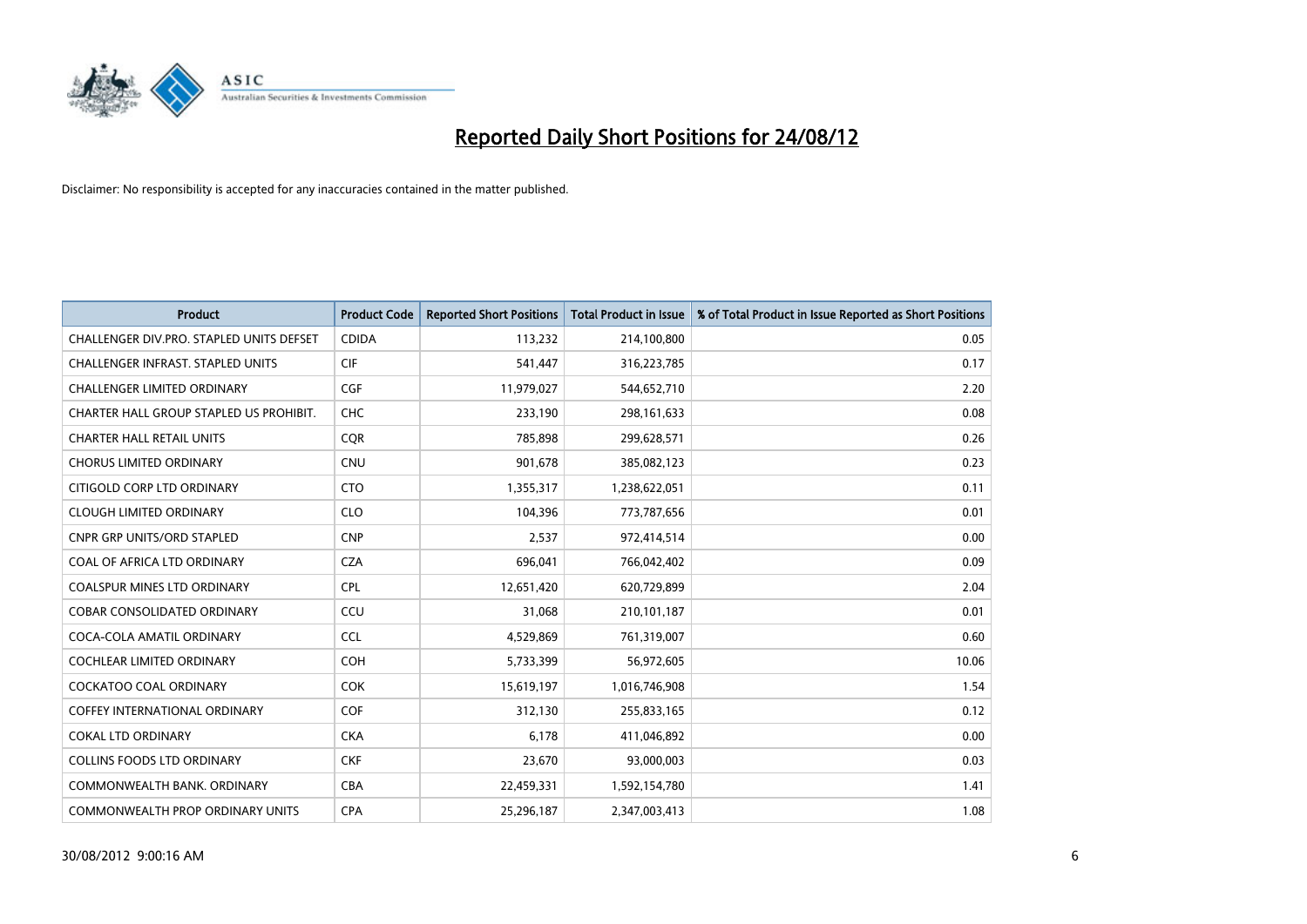

| <b>Product</b>                          | <b>Product Code</b> | <b>Reported Short Positions</b> | <b>Total Product in Issue</b> | % of Total Product in Issue Reported as Short Positions |
|-----------------------------------------|---------------------|---------------------------------|-------------------------------|---------------------------------------------------------|
| <b>COMPASS RESOURCES ORDINARY</b>       | <b>CMR</b>          | 7,472                           | 1,403,744,100                 | 0.00                                                    |
| COMPUTERSHARE LTD ORDINARY              | <b>CPU</b>          | 8,154,823                       | 555,664,059                   | 1.47                                                    |
| CONSOLIDATED MEDIA, ORDINARY            | <b>CMI</b>          | 958,503                         | 561,834,996                   | 0.17                                                    |
| CONTINENTAL COAL LTD ORDINARY           | CCC                 | 983                             | 445,894,046                   | 0.00                                                    |
| <b>COOPER ENERGY LTD ORDINARY</b>       | <b>COE</b>          | 46,257                          | 328,694,257                   | 0.01                                                    |
| <b>CREDIT CORP GROUP ORDINARY</b>       | <b>CCP</b>          | 56,250                          | 45,571,114                    | 0.12                                                    |
| <b>CROMWELL PROP STAPLED SECURITIES</b> | <b>CMW</b>          | 4,029                           | 1,172,569,708                 | 0.00                                                    |
| <b>CROWN LIMITED ORDINARY</b>           | <b>CWN</b>          | 3,669,754                       | 728,394,185                   | 0.50                                                    |
| <b>CSG LIMITED ORDINARY</b>             | CSV                 | 1,066,931                       | 282,567,499                   | 0.38                                                    |
| <b>CSL LIMITED ORDINARY</b>             | <b>CSL</b>          | 4,589,251                       | 505,573,127                   | 0.91                                                    |
| <b>CSR LIMITED ORDINARY</b>             | <b>CSR</b>          | 45, 147, 232                    | 506,000,315                   | 8.92                                                    |
| <b>CUDECO LIMITED ORDINARY</b>          | CDU                 | 5,388,999                       | 188,043,961                   | 2.87                                                    |
| <b>CUE ENERGY RESOURCE ORDINARY</b>     | <b>CUE</b>          | 24,777                          | 698,119,720                   | 0.00                                                    |
| DART ENERGY LTD ORDINARY                | <b>DTE</b>          | 16,411,578                      | 769,240,406                   | 2.13                                                    |
| DAVID JONES LIMITED ORDINARY            | <b>DJS</b>          | 48,953,006                      | 528,655,600                   | 9.26                                                    |
| DECMIL GROUP LIMITED ORDINARY           | <b>DCG</b>          | 1,162,085                       | 167,567,757                   | 0.69                                                    |
| DEEP YELLOW LIMITED ORDINARY            | <b>DYL</b>          | 176,765                         | 1,269,412,056                 | 0.01                                                    |
| DEXUS PROPERTY GROUP STAPLED UNITS      | <b>DXS</b>          | 13,423,866                      | 4,839,024,176                 | 0.28                                                    |
| DISCOVERY METALS LTD ORDINARY           | <b>DML</b>          | 14,976,107                      | 483,794,898                   | 3.10                                                    |
| DOMINO PIZZA ENTERPR ORDINARY           | <b>DMP</b>          | 331,308                         | 70,092,674                    | 0.47                                                    |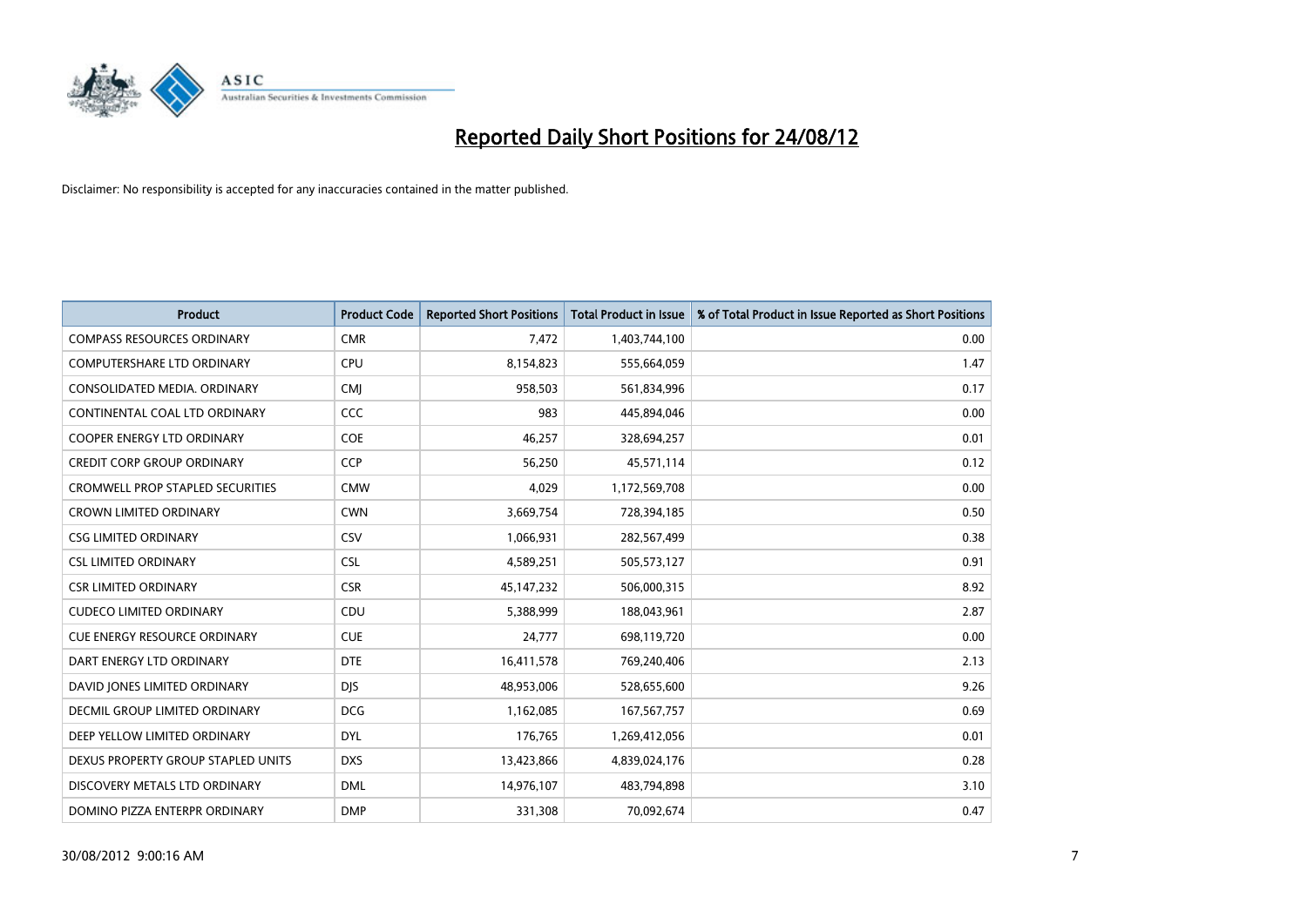

| <b>Product</b>                       | <b>Product Code</b> | <b>Reported Short Positions</b> | <b>Total Product in Issue</b> | % of Total Product in Issue Reported as Short Positions |
|--------------------------------------|---------------------|---------------------------------|-------------------------------|---------------------------------------------------------|
| DORAY MINERALS LTD ORDINARY          | <b>DRM</b>          | 141,141                         | 81,626,525                    | 0.17                                                    |
| DOWNER EDI LIMITED ORDINARY          | <b>DOW</b>          | 8,851,788                       | 429,100,296                   | 2.06                                                    |
| DRILLSEARCH ENERGY ORDINARY          | <b>DLS</b>          | 3,102,002                       | 386,468,803                   | 0.80                                                    |
| DUET GROUP STAPLED US PROHIBIT.      | <b>DUE</b>          | 7,320,439                       | 1,116,638,606                 | 0.66                                                    |
| DULUXGROUP LIMITED ORDINARY          | <b>DLX</b>          | 8,370,260                       | 368,984,902                   | 2.27                                                    |
| <b>DWS LTD ORDINARY</b>              | <b>DWS</b>          | 3,250                           | 132,362,763                   | 0.00                                                    |
| ECHO ENTERTAINMENT ORDINARY          | <b>EGP</b>          | 5,153,822                       | 825,672,730                   | 0.62                                                    |
| ELDERS LIMITED ORDINARY              | <b>ELD</b>          | 18,073,628                      | 448,598,480                   | 4.03                                                    |
| ELDORADO GOLD CORP CDI 1:1           | EAU                 | 14,308                          | 4,385,961                     | 0.33                                                    |
| ELEMENTAL MINERALS ORDINARY          | <b>ELM</b>          | 133,624                         | 243,614,280                   | 0.05                                                    |
| ELEMENTOS LIMITED ORDINARY           | <b>ELT</b>          | 16                              | 82,383,526                    | 0.00                                                    |
| <b>EMECO HOLDINGS ORDINARY</b>       | <b>EHL</b>          | 8,685,964                       | 631,237,586                   | 1.38                                                    |
| <b>EMPIRE ENERGY LTD ORDINARY</b>    | <b>EEG</b>          | 6,351                           | 298,197,016                   | 0.00                                                    |
| <b>ENDEAVOUR MIN CORP CDI 1:1</b>    | <b>EVR</b>          | 379,572                         | 117,423,514                   | 0.32                                                    |
| <b>ENERGY RESOURCES ORDINARY 'A'</b> | <b>ERA</b>          | 7,192,565                       | 517,725,062                   | 1.39                                                    |
| <b>ENERGY WORLD CORPOR. ORDINARY</b> | <b>EWC</b>          | 18,782,184                      | 1,734,166,672                 | 1.08                                                    |
| ENVESTRA LIMITED ORDINARY            | <b>ENV</b>          | 16,696,770                      | 1,572,392,111                 | 1.06                                                    |
| EQUATORIAL RES LTD ORDINARY          | EQX                 | 53,040                          | 117,235,353                   | 0.05                                                    |
| EVOLUTION MINING LTD ORDINARY        | <b>EVN</b>          | 4,056,072                       | 707,605,713                   | 0.57                                                    |
| FAIRFAX MEDIA LTD ORDINARY           | <b>FXI</b>          | 261,424,669                     | 2,351,955,725                 | 11.12                                                   |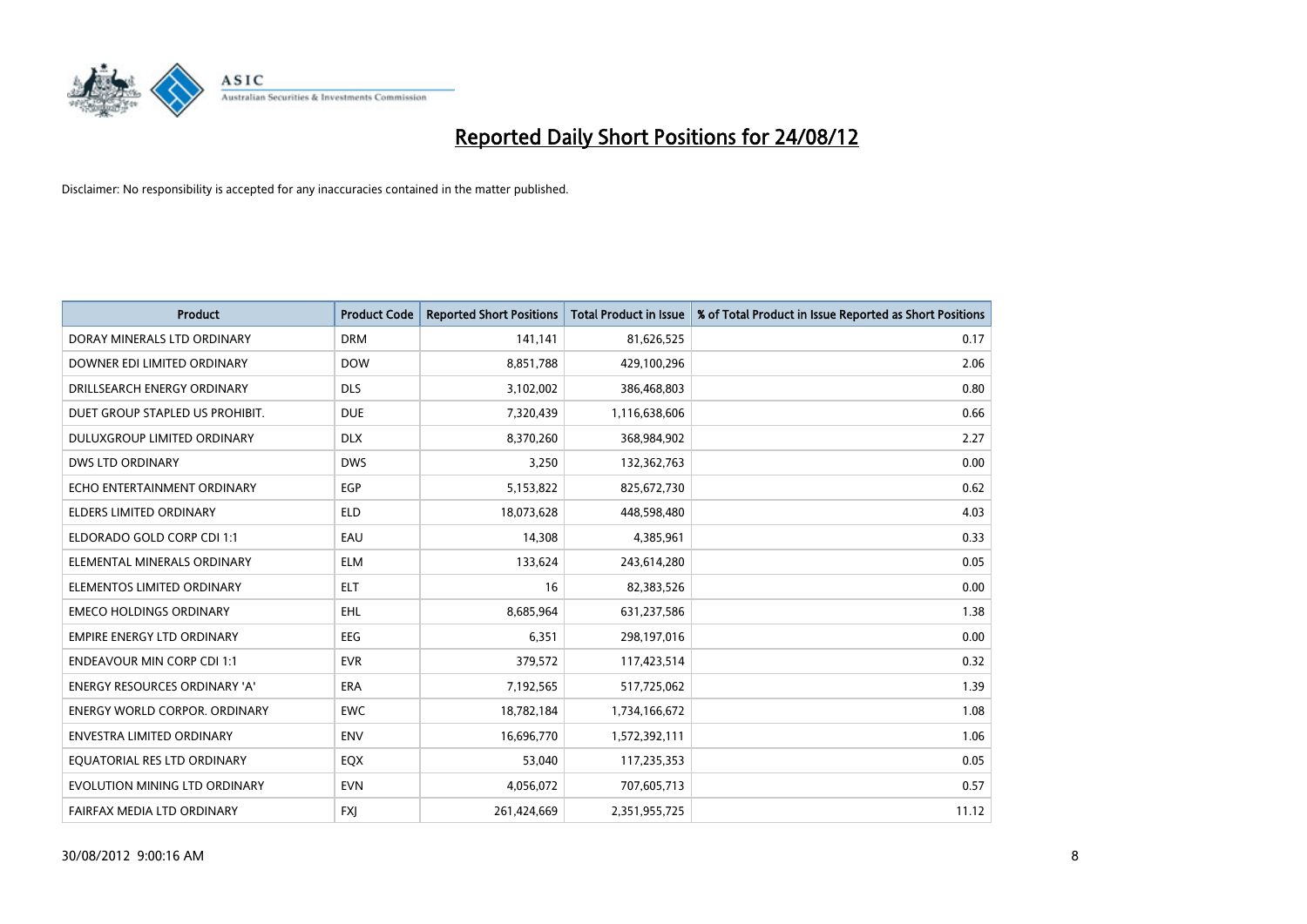

| <b>Product</b>                            | <b>Product Code</b> | <b>Reported Short Positions</b> | <b>Total Product in Issue</b> | % of Total Product in Issue Reported as Short Positions |
|-------------------------------------------|---------------------|---------------------------------|-------------------------------|---------------------------------------------------------|
| <b>FAR LTD ORDINARY</b>                   | <b>FAR</b>          | 21,000,000                      | 2,499,846,742                 | 0.84                                                    |
| FINBAR GROUP LIMITED ORDINARY             | <b>FRI</b>          | 17,473                          | 214,172,868                   | 0.01                                                    |
| FKP PROPERTY GROUP STAPLED SECURITIES     | <b>FKP</b>          | 43,425,724                      | 1,212,083,417                 | 3.58                                                    |
| FLEETWOOD CORP ORDINARY                   | <b>FWD</b>          | 863,445                         | 59,217,993                    | 1.46                                                    |
| FLETCHER BUILDING ORDINARY                | <b>FBU</b>          | 10,475,488                      | 682,866,936                   | 1.53                                                    |
| <b>FLEXIGROUP LIMITED ORDINARY</b>        | <b>FXL</b>          | 52,869                          | 282,113,791                   | 0.02                                                    |
| <b>FLIGHT CENTRE ORDINARY</b>             | <b>FLT</b>          | 12,715,035                      | 100,055,135                   | 12.71                                                   |
| FLINDERS MINES LTD ORDINARY               | <b>FMS</b>          | 4,880,717                       | 1,821,300,404                 | 0.27                                                    |
| FOCUS MINERALS LTD ORDINARY               | <b>FML</b>          | 2,423,600                       | 4,320,773,701                 | 0.06                                                    |
| <b>FORGE GROUP LIMITED ORDINARY</b>       | FGE                 | 550,217                         | 86,169,014                    | 0.64                                                    |
| FORTESCUE METALS GRP ORDINARY             | <b>FMG</b>          | 232,379,381                     | 3,113,798,659                 | 7.46                                                    |
| <b>G.U.D. HOLDINGS ORDINARY</b>           | GUD                 | 1,507,166                       | 70,803,455                    | 2.13                                                    |
| <b>GALAXY RESOURCES ORDINARY</b>          | GXY                 | 5,305,513                       | 506,359,381                   | 1.05                                                    |
| <b>GENETIC TECHNOLOGIES ORDINARY</b>      | <b>GTG</b>          | 677.400                         | 464,771,819                   | 0.15                                                    |
| <b>GEODYNAMICS LIMITED ORDINARY</b>       | GDY                 | 26,794                          | 406,452,608                   | 0.01                                                    |
| <b>GINDALBIE METALS LTD ORDINARY</b>      | <b>GBG</b>          | 53,719,166                      | 1,247,487,454                 | 4.31                                                    |
| <b>GOODMAN FIELDER, ORDINARY</b>          | <b>GFF</b>          | 33,897,135                      | 1,955,559,207                 | 1.73                                                    |
| <b>GOODMAN GROUP STAPLEDUSPROH.DEFSET</b> | <b>GMGDC</b>        | 9,674,138                       | 1,605,107,475                 | 0.60                                                    |
| <b>GPT GROUP STAPLED SEC.</b>             | <b>GPT</b>          | 5,322,796                       | 1,766,785,075                 | 0.30                                                    |
| <b>GRAINCORP LIMITED A CLASS ORDINARY</b> | <b>GNC</b>          | 2,140,459                       | 198,318,900                   | 1.08                                                    |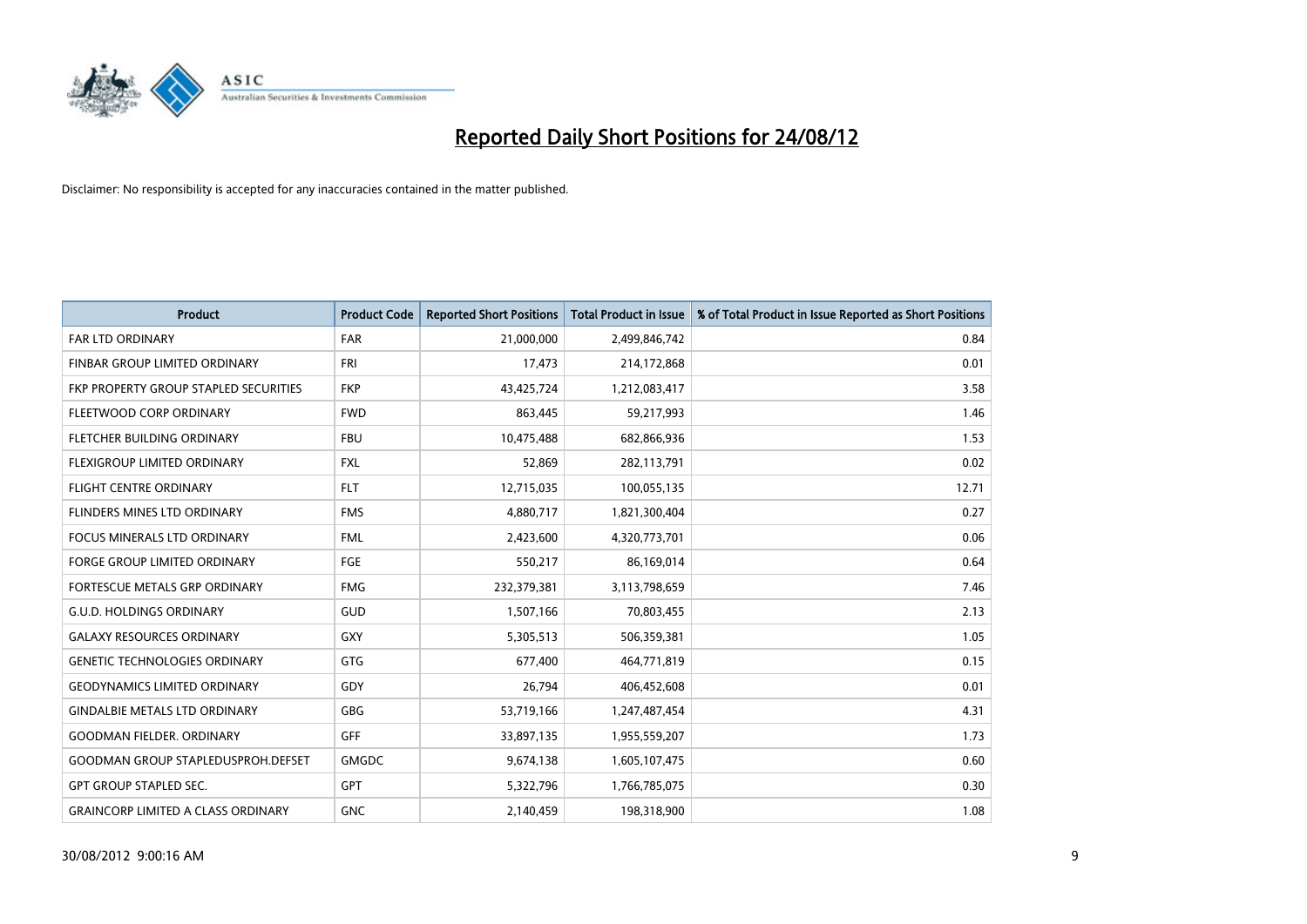

| <b>Product</b>                        | <b>Product Code</b> | <b>Reported Short Positions</b> | <b>Total Product in Issue</b> | % of Total Product in Issue Reported as Short Positions |
|---------------------------------------|---------------------|---------------------------------|-------------------------------|---------------------------------------------------------|
| <b>GRANGE RESOURCES, ORDINARY</b>     | <b>GRR</b>          | 3,442,886                       | 1,155,487,102                 | 0.30                                                    |
| <b>GREENLAND MIN EN LTD ORDINARY</b>  | GGG                 | 3,606,065                       | 416,390,488                   | 0.87                                                    |
| <b>GRYPHON MINERALS LTD ORDINARY</b>  | GRY                 | 17,652,067                      | 348,264,983                   | 5.07                                                    |
| <b>GUILDFORD COAL LTD ORDINARY</b>    | <b>GUF</b>          | 1,930,424                       | 521,046,899                   | 0.37                                                    |
| <b>GUIARAT NRE COAL LTD ORDINARY</b>  | <b>GNM</b>          | 588,100                         | 1,093,137,858                 | 0.05                                                    |
| <b>GUNNS LIMITED ORDINARY</b>         | <b>GNS</b>          | 55,105,305                      | 848,401,559                   | 6.50                                                    |
| <b>GWA GROUP LTD ORDINARY</b>         | <b>GWA</b>          | 13,156,760                      | 302,005,514                   | 4.36                                                    |
| HARVEY NORMAN ORDINARY                | <b>HVN</b>          | 100,778,589                     | 1,062,316,784                 | 9.49                                                    |
| HASTIE GROUP LIMITED ORDINARY         | <b>HST</b>          | 233,914                         | 137,353,504                   | 0.17                                                    |
| HASTINGS DIVERSIFIED STAPLED SECURITY | <b>HDF</b>          | 961,015                         | 530,001,072                   | 0.18                                                    |
| <b>HENDERSON GROUP CDI 1:1</b>        | <b>HGG</b>          | 5,894,759                       | 704,007,724                   | 0.84                                                    |
| HFA HOLDINGS LIMITED ORDINARY         | <b>HFA</b>          | 3,809                           | 117,332,831                   | 0.00                                                    |
| <b>HIGHLANDS PACIFIC ORDINARY</b>     | <b>HIG</b>          | 700,000                         | 789,132,854                   | 0.09                                                    |
| HILLGROVE RES LTD ORDINARY            | <b>HGO</b>          | 5,360,215                       | 912,901,046                   | 0.59                                                    |
| HILLS HOLDINGS LTD ORDINARY           | <b>HIL</b>          | 2,990,630                       | 246,500,444                   | 1.21                                                    |
| HORIZON OIL LIMITED ORDINARY          | <b>HZN</b>          | 23,945,023                      | 1,130,811,515                 | 2.12                                                    |
| ICON ENERGY LIMITED ORDINARY          | <b>ICN</b>          | 72                              | 469,301,394                   | 0.00                                                    |
| <b>IINET LIMITED ORDINARY</b>         | <b>IIN</b>          | 92,000                          | 160,968,847                   | 0.06                                                    |
| <b>ILUKA RESOURCES ORDINARY</b>       | ILU                 | 40,013,480                      | 418,700,517                   | 9.56                                                    |
| <b>IMDEX LIMITED ORDINARY</b>         | <b>IMD</b>          | 455,879                         | 208,235,426                   | 0.22                                                    |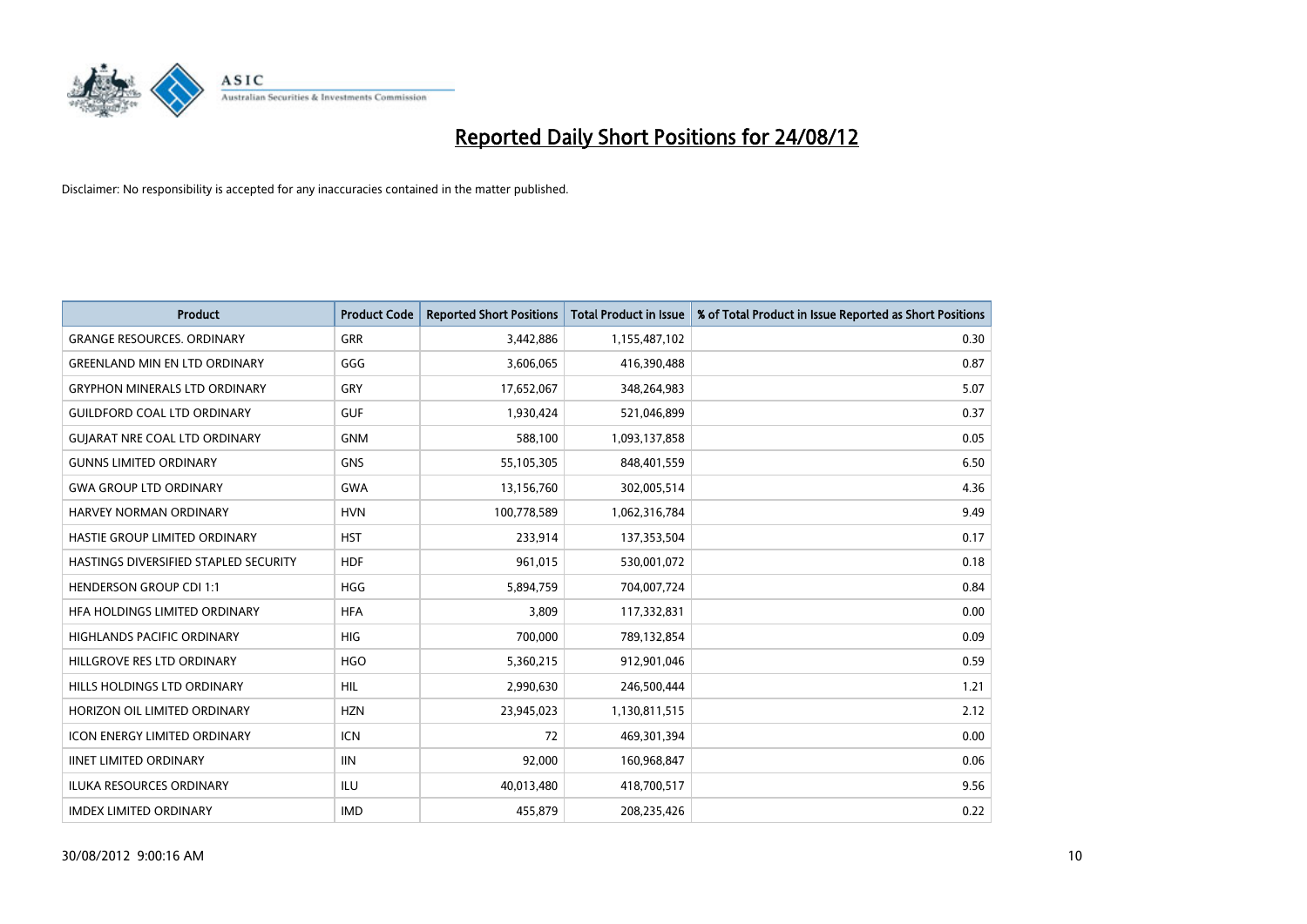

| <b>Product</b>                            | <b>Product Code</b> | <b>Reported Short Positions</b> | <b>Total Product in Issue</b> | % of Total Product in Issue Reported as Short Positions |
|-------------------------------------------|---------------------|---------------------------------|-------------------------------|---------------------------------------------------------|
| <b>INCITEC PIVOT ORDINARY</b>             | IPL                 | 3,581,392                       | 1,628,730,107                 | 0.22                                                    |
| INDEPENDENCE GROUP ORDINARY               | <b>IGO</b>          | 11,935,770                      | 232,882,535                   | 5.13                                                    |
| <b>INDOPHIL RESOURCES ORDINARY</b>        | <b>IRN</b>          | 1,245,898                       | 1,203,146,194                 | 0.10                                                    |
| INDUSTREA LIMITED ORDINARY                | <b>IDL</b>          | 537,628                         | 370,268,218                   | 0.15                                                    |
| <b>INFIGEN ENERGY STAPLED SECURITIES</b>  | <b>IFN</b>          | 4,070,135                       | 762,265,972                   | 0.53                                                    |
| <b>INSURANCE AUSTRALIA ORDINARY</b>       | IAG                 | 5,288,968                       | 2,079,034,021                 | 0.25                                                    |
| <b>INTEGRA MINING LTD, ORDINARY</b>       | <b>IGR</b>          | 1,869,180                       | 934,440,899                   | 0.20                                                    |
| <b>INTREPID MINES ORDINARY</b>            | <b>IAU</b>          | 7,971,428                       | 525,977,740                   | 1.52                                                    |
| INVESTA OFFICE FUND STAPLED SECURITIES    | <b>IOF</b>          | 2,335,672                       | 614,047,458                   | 0.38                                                    |
| <b>INVOCARE LIMITED ORDINARY</b>          | IVC.                | 3,476,760                       | 110,030,298                   | 3.16                                                    |
| <b>ION LIMITED ORDINARY</b>               | <b>ION</b>          | 164,453                         | 256,365,105                   | 0.06                                                    |
| <b>IOOF HOLDINGS LTD ORDINARY</b>         | IFL.                | 2,237,935                       | 229,794,395                   | 0.97                                                    |
| <b>IRESS LIMITED ORDINARY</b>             | <b>IRE</b>          | 3,367,562                       | 128,428,871                   | 2.62                                                    |
| <b>IRON ORE HOLDINGS ORDINARY</b>         | <b>IOH</b>          | 40,418                          | 161,174,005                   | 0.03                                                    |
| ISHARES GLOBAL 100 CDI 1:1                | 100                 | 7,730                           | 10,600,000                    | 0.07                                                    |
| ISHARES MSCI AUS 200 ISHARES MSCI AUS 200 | <b>IOZ</b>          | 10,552                          | 5,253,191                     | 0.20                                                    |
| <b>IVANHOE AUSTRALIA ORDINARY</b>         | <b>IVA</b>          | 3,618,106                       | 554,687,635                   | 0.65                                                    |
| JAMES HARDIE INDUST CHESS DEPOSITARY INT  | <b>IHX</b>          | 11,524,024                      | 437,974,092                   | 2.63                                                    |
| <b>IB HI-FI LIMITED ORDINARY</b>          | <b>IBH</b>          | 20,124,375                      | 98,850,643                    | 20.36                                                   |
| <b>IUPITER MINES ORDINARY</b>             | <b>IMS</b>          | 158                             | 2,056,834,044                 | 0.00                                                    |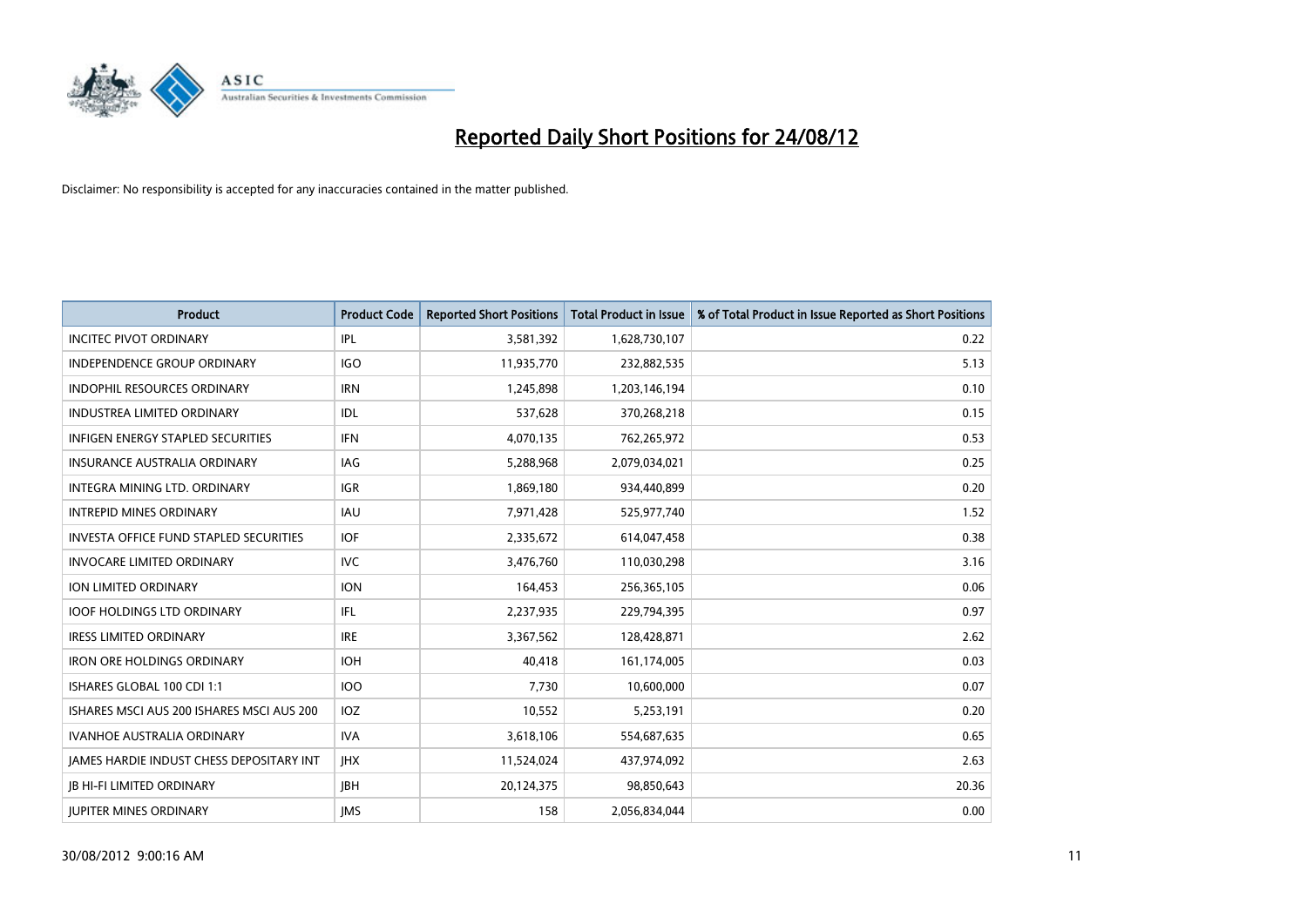

| <b>Product</b>                        | <b>Product Code</b> | <b>Reported Short Positions</b> | <b>Total Product in Issue</b> | % of Total Product in Issue Reported as Short Positions |
|---------------------------------------|---------------------|---------------------------------|-------------------------------|---------------------------------------------------------|
| <b>KAGARA LTD ORDINARY</b>            | KZL                 | 3,398,034                       | 798,953,117                   | 0.43                                                    |
| KANGAROO RES LTD ORDINARY             | <b>KRL</b>          | 51,941                          | 3,434,430,012                 | 0.00                                                    |
| KAROON GAS AUSTRALIA ORDINARY         | <b>KAR</b>          | 760,844                         | 221,420,769                   | 0.34                                                    |
| KATHMANDU HOLD LTD ORDINARY           | <b>KMD</b>          | 1,189,063                       | 200,165,940                   | 0.59                                                    |
| <b>KBL MINING LIMITED ORDINARY</b>    | <b>KBL</b>          | 1,820                           | 285,421,456                   | 0.00                                                    |
| <b>KENTOR GOLD LIMITED ORDINARY</b>   | KGL                 | 290                             | 116,209,874                   | 0.00                                                    |
| KINGSGATE CONSOLID. ORDINARY          | <b>KCN</b>          | 7,101,689                       | 151,347,122                   | 4.69                                                    |
| KINGSROSE MINING LTD ORDINARY         | <b>KRM</b>          | 120,028                         | 289,243,617                   | 0.04                                                    |
| LEIGHTON HOLDINGS ORDINARY            | LEI                 | 12,466,585                      | 337,087,596                   | 3.70                                                    |
| LEND LEASE GROUP UNIT/ORD STAPLED     | <b>LLC</b>          | 8,045,271                       | 572,789,827                   | 1.40                                                    |
| LINC ENERGY LTD ORDINARY              | <b>LNC</b>          | 44,147,606                      | 504,487,631                   | 8.75                                                    |
| LIQUEFIED NATURAL ORDINARY            | <b>LNG</b>          | 272,800                         | 267,699,015                   | 0.10                                                    |
| LYNAS CORPORATION ORDINARY            | <b>LYC</b>          | 186,795,898                     | 1,715,029,131                 | 10.89                                                   |
| M2 TELECOMMUNICATION ORDINARY         | <b>MTU</b>          | 2,127,778                       | 156,581,954                   | 1.36                                                    |
| <b>MACMAHON HOLDINGS ORDINARY</b>     | <b>MAH</b>          | 4,562,125                       | 741,316,038                   | 0.62                                                    |
| MACQ ATLAS ROADS GRP ORDINARY STAPLED | <b>MQA</b>          | 5,496,150                       | 478,531,436                   | 1.15                                                    |
| MACQUARIE GROUP LTD ORDINARY          | <b>MOG</b>          | 6,054,087                       | 340,876,697                   | 1.78                                                    |
| MARENGO MINING ORDINARY               | <b>MGO</b>          | 39,850                          | 1,137,720,551                 | 0.00                                                    |
| MASTERMYNE GROUP LTD ORDINARY         | <b>MYE</b>          | 49,000                          | 75,367,514                    | 0.07                                                    |
| MATRIX C & E LTD ORDINARY             | <b>MCE</b>          | 1,033,944                       | 94,555,428                    | 1.09                                                    |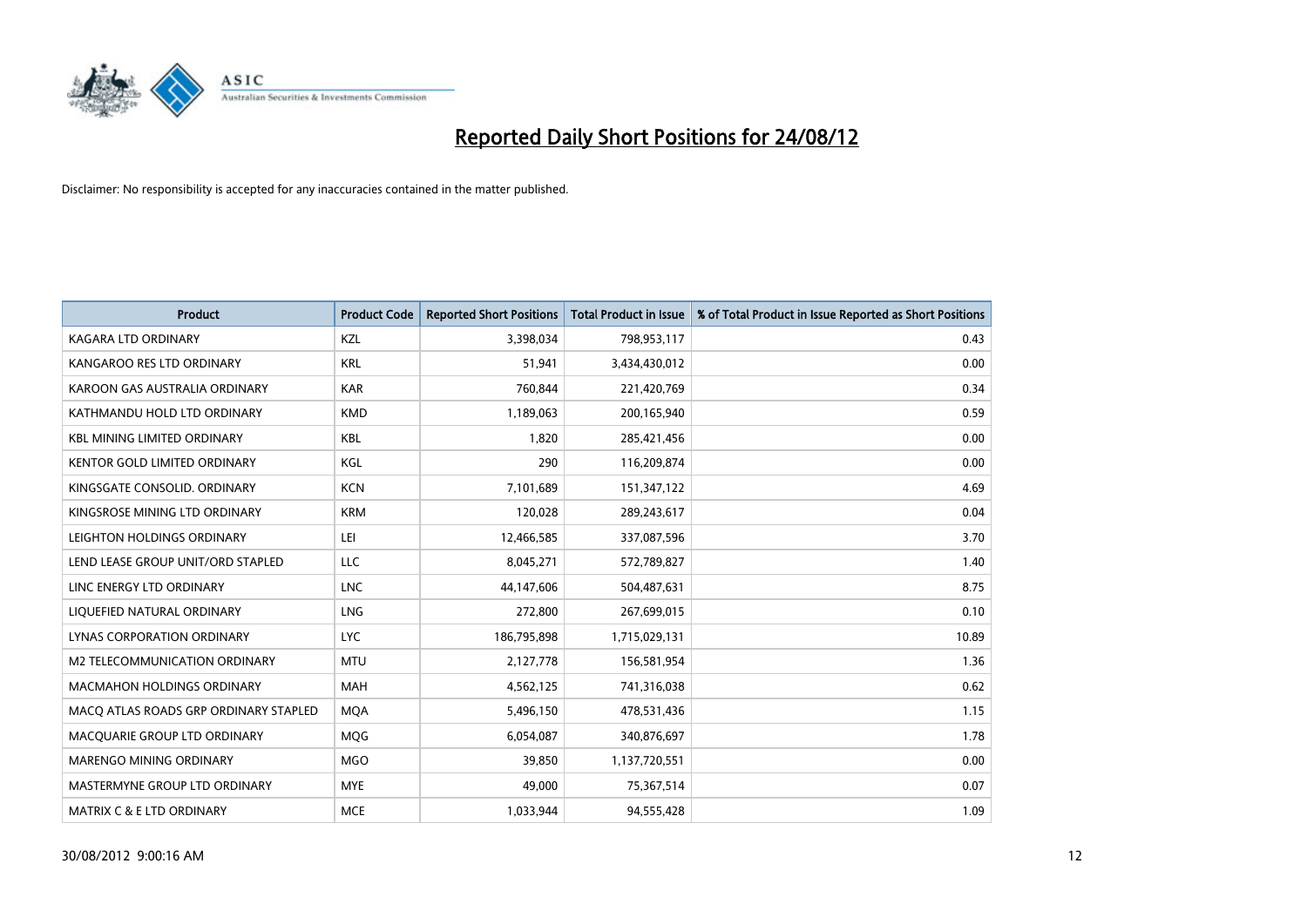

| <b>Product</b>                    | <b>Product Code</b> | <b>Reported Short Positions</b> | <b>Total Product in Issue</b> | % of Total Product in Issue Reported as Short Positions |
|-----------------------------------|---------------------|---------------------------------|-------------------------------|---------------------------------------------------------|
| <b>MAVERICK DRILLING ORDINARY</b> | <b>MAD</b>          | 1,957,776                       | 292,104,090                   | 0.67                                                    |
| MCMILLAN SHAKESPEARE ORDINARY     | <b>MMS</b>          | 60,499                          | 74,523,965                    | 0.08                                                    |
| MEDUSA MINING LTD ORDINARY        | <b>MML</b>          | 1,444,424                       | 188,903,911                   | 0.76                                                    |
| MELBOURNE IT LIMITED ORDINARY     | <b>MLB</b>          | 16,215                          | 81,965,992                    | 0.02                                                    |
| MEO AUSTRALIA LTD ORDINARY        | <b>MEO</b>          | 3,473,957                       | 539,913,260                   | 0.64                                                    |
| <b>MERMAID MARINE ORDINARY</b>    | <b>MRM</b>          | 1,598,011                       | 219,453,350                   | 0.73                                                    |
| <b>MESOBLAST LIMITED ORDINARY</b> | <b>MSB</b>          | 18,532,137                      | 284,478,361                   | 6.51                                                    |
| METALS X LIMITED ORDINARY         | <b>MLX</b>          | 1,963,015                       | 1,316,663,257                 | 0.15                                                    |
| METCASH LIMITED ORDINARY          | <b>MTS</b>          | 43,829,770                      | 880,704,786                   | 4.98                                                    |
| METMINCO LIMITED ORDINARY         | <b>MNC</b>          | 13,942                          | 1,749,541,573                 | 0.00                                                    |
| MHM METALS LIMITED ORDINARY       | <b>MHM</b>          | 37,083                          | 116,312,192                   | 0.03                                                    |
| MICLYN EXP OFFSHR ORDINARY        | <b>MIO</b>          | 89,234                          | 278,515,705                   | 0.03                                                    |
| MILTON CORPORATION ORDINARY       | <b>MLT</b>          | 12,800                          | 121,625,655                   | 0.01                                                    |
| MINCOR RESOURCES NL ORDINARY      | <b>MCR</b>          | 954,953                         | 188,208,274                   | 0.51                                                    |
| MINERAL DEPOSITS ORDINARY         | <b>MDL</b>          | 445,523                         | 83,538,786                    | 0.53                                                    |
| MINERAL RESOURCES. ORDINARY       | <b>MIN</b>          | 3,544,019                       | 184,956,018                   | 1.92                                                    |
| MIRABELA NICKEL LTD ORDINARY      | <b>MBN</b>          | 11,260,445                      | 876,571,645                   | 1.28                                                    |
| MIRVAC GROUP STAPLED SECURITIES   | <b>MGR</b>          | 12,546,281                      | 3,422,151,869                 | 0.37                                                    |
| MOLOPO ENERGY LTD ORDINARY        | <b>MPO</b>          | 1,124,831                       | 245,849,711                   | 0.46                                                    |
| MOLY MINES LIMITED ORDINARY       | <b>MOL</b>          | 101                             | 384,893,989                   | 0.00                                                    |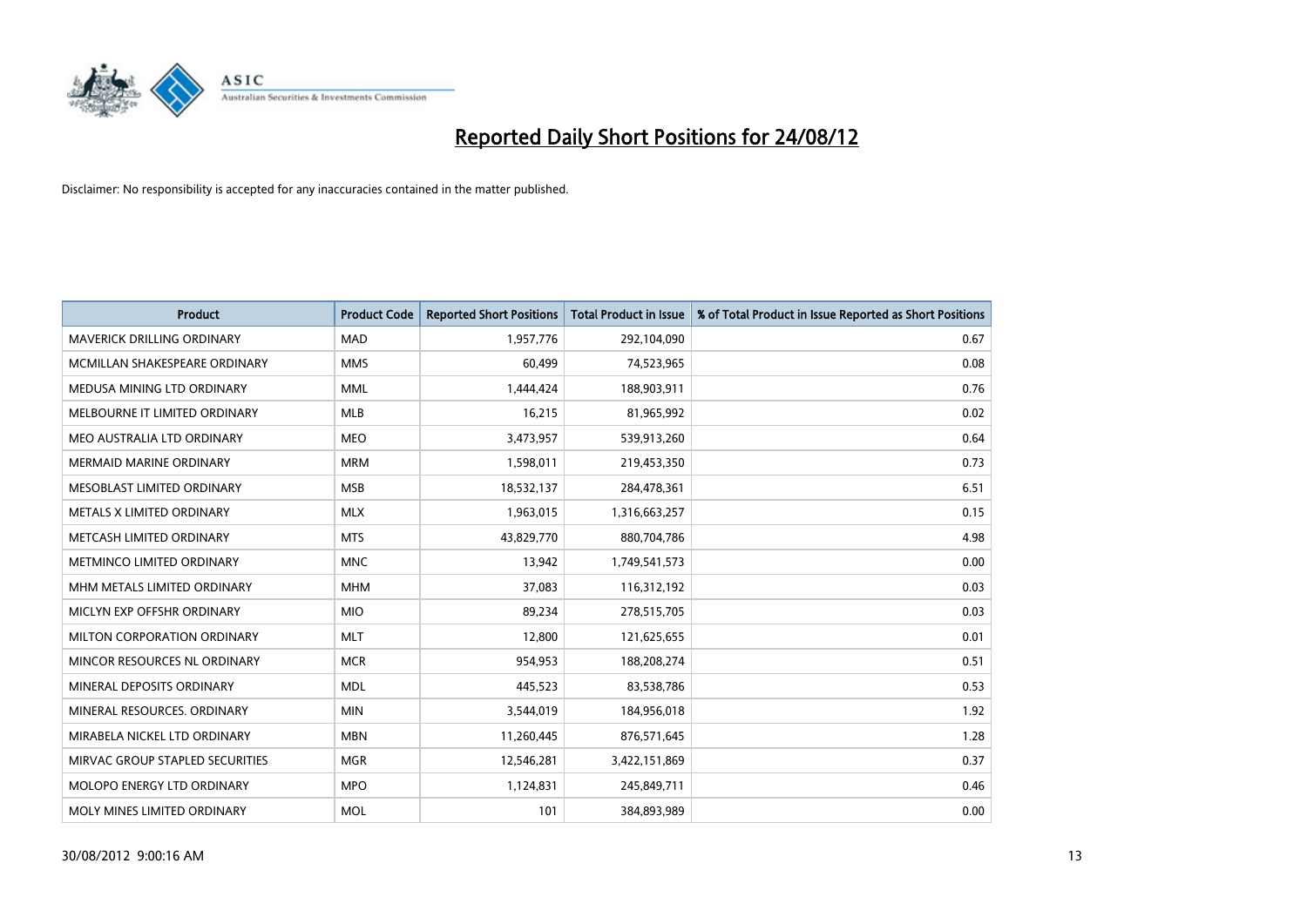

| <b>Product</b>                     | <b>Product Code</b> | <b>Reported Short Positions</b> | Total Product in Issue | % of Total Product in Issue Reported as Short Positions |
|------------------------------------|---------------------|---------------------------------|------------------------|---------------------------------------------------------|
| <b>MONADELPHOUS GROUP ORDINARY</b> | <b>MND</b>          | 4,645,295                       | 88,674,327             | 5.24                                                    |
| MORTGAGE CHOICE LTD ORDINARY       | <b>MOC</b>          | 2,324,547                       | 120,319,572            | 1.93                                                    |
| <b>MOUNT GIBSON IRON ORDINARY</b>  | <b>MGX</b>          | 3,245,721                       | 1,085,728,430          | 0.30                                                    |
| MURCHISON METALS LTD ORDINARY      | <b>MMX</b>          | 1,170,763                       | 450,427,346            | 0.26                                                    |
| <b>MYER HOLDINGS LTD ORDINARY</b>  | <b>MYR</b>          | 59,934,433                      | 583,384,551            | 10.27                                                   |
| MYSTATE LIMITED ORDINARY           | <b>MYS</b>          | 20,991                          | 86,977,573             | 0.02                                                    |
| NATIONAL AUST. BANK ORDINARY       | <b>NAB</b>          | 18,599,940                      | 2,273,158,183          | 0.82                                                    |
| NAVITAS LIMITED ORDINARY           | <b>NVT</b>          | 11,946,317                      | 375,318,628            | 3.18                                                    |
| NEON ENERGY LIMITED ORDINARY       | <b>NEN</b>          | 4,827,479                       | 439,237,518            | 1.10                                                    |
| NEW HOPE CORPORATION ORDINARY      | <b>NHC</b>          | 3,013,285                       | 830,411,534            | 0.36                                                    |
| NEWCREST MINING ORDINARY           | <b>NCM</b>          | 2,701,695                       | 765,000,000            | 0.35                                                    |
| NEWS CORP A NON-VOTING CDI         | <b>NWSLV</b>        | 3,278,623                       | 1,562,465,490          | 0.21                                                    |
| NEWS CORP B VOTING CDI             | <b>NWS</b>          | 1,302,604                       | 798,520,953            | 0.16                                                    |
| NEWSAT LIMITED ORDINARY            | <b>NWT</b>          | 68,634                          | 233,052,157            | 0.03                                                    |
| NEXTDC LIMITED ORDINARY            | <b>NXT</b>          | 2,401,810                       | 150,602,388            | 1.59                                                    |
| NEXUS ENERGY LIMITED ORDINARY      | <b>NXS</b>          | 3,445,257                       | 1,329,821,159          | 0.26                                                    |
| NIB HOLDINGS LIMITED ORDINARY      | <b>NHF</b>          | 24,378                          | 439,004,182            | 0.01                                                    |
| NIDO PETROLEUM ORDINARY            | <b>NDO</b>          | 105,313                         | 1,390,829,818          | 0.01                                                    |
| NOBLE MINERAL RES ORDINARY         | <b>NMG</b>          | 4,536,497                       | 610,147,952            | 0.74                                                    |
| NORFOLK GROUP ORDINARY             | <b>NFK</b>          | 550                             | 158,890,730            | 0.00                                                    |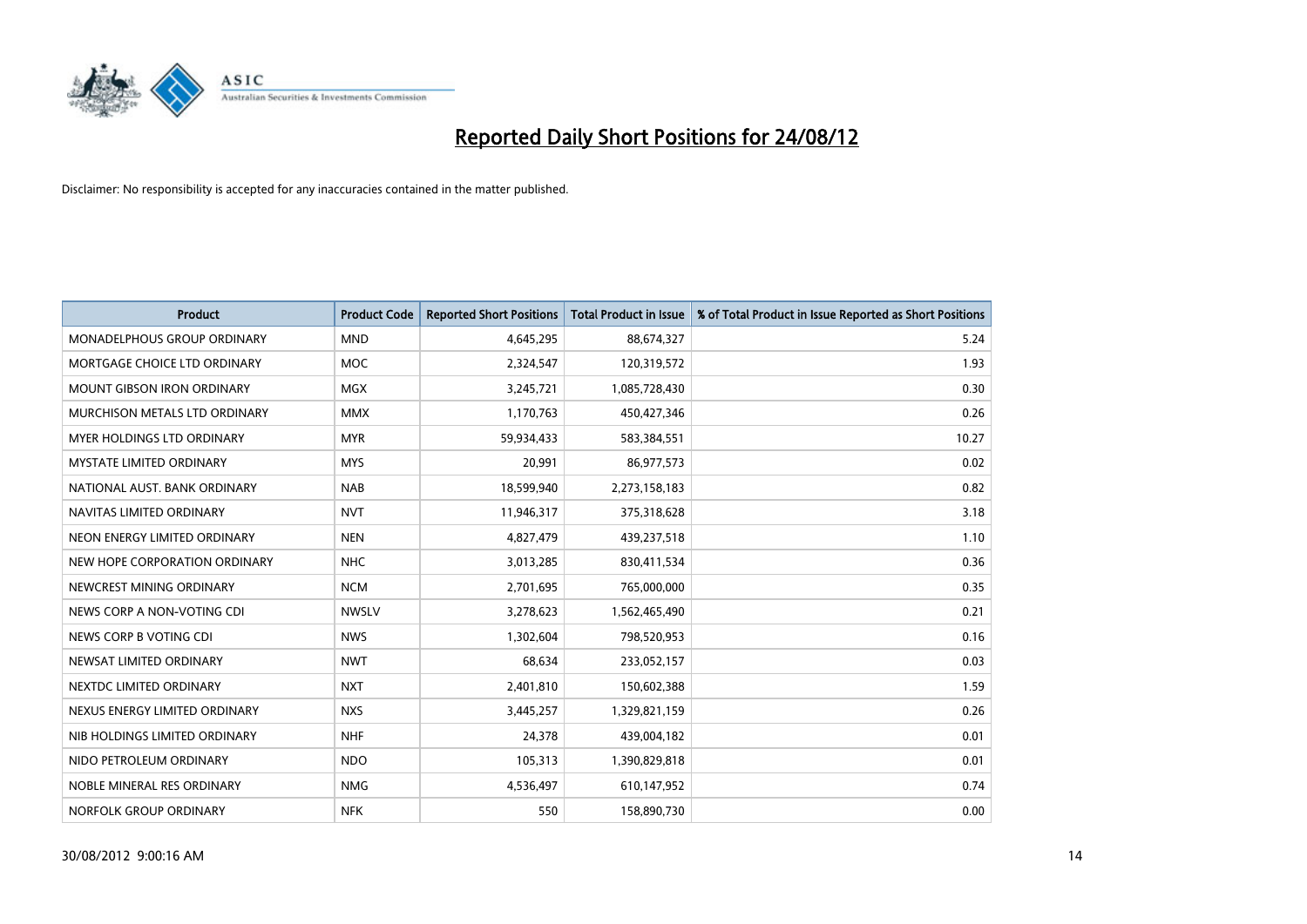

| <b>Product</b>                        | <b>Product Code</b> | <b>Reported Short Positions</b> | <b>Total Product in Issue</b> | % of Total Product in Issue Reported as Short Positions |
|---------------------------------------|---------------------|---------------------------------|-------------------------------|---------------------------------------------------------|
| NORTHERN IRON LTD ORDINARY            | <b>NFE</b>          | 163,774                         | 369,980,113                   | 0.04                                                    |
| NORTHERN STAR ORDINARY                | <b>NST</b>          | 1,332,249                       | 410,514,273                   | 0.32                                                    |
| NRW HOLDINGS LIMITED ORDINARY         | <b>NWH</b>          | 2,688,764                       | 278,888,011                   | 0.96                                                    |
| NUFARM LIMITED ORDINARY               | <b>NUF</b>          | 6,166,967                       | 262,142,247                   | 2.35                                                    |
| OAKTON LIMITED ORDINARY               | <b>OKN</b>          | 207,237                         | 91,721,874                    | 0.23                                                    |
| OCEANAGOLD CORP. CHESS DEPOSITARY INT | <b>OGC</b>          | 357,704                         | 262,982,710                   | 0.14                                                    |
| OIL SEARCH LTD ORDINARY               | <b>OSH</b>          | 5,284,935                       | 1,331,356,047                 | 0.40                                                    |
| OM HOLDINGS LIMITED ORDINARY          | OMH                 | 4,477,228                       | 604,105,150                   | 0.74                                                    |
| ORICA LIMITED ORDINARY                | ORI                 | 1,766,304                       | 365,642,802                   | 0.48                                                    |
| ORIGIN ENERGY ORDINARY                | <b>ORG</b>          | 6,449,712                       | 1,089,633,153                 | 0.59                                                    |
| OROCOBRE LIMITED ORDINARY             | <b>ORE</b>          | 110,158                         | 103,195,029                   | 0.11                                                    |
| OROTONGROUP LIMITED ORDINARY          | ORL                 | 167,412                         | 40,880,902                    | 0.41                                                    |
| OZ MINERALS ORDINARY                  | OZL                 | 7,262,449                       | 303,470,022                   | 2.39                                                    |
| PACIFIC BRANDS ORDINARY               | <b>PBG</b>          | 4,898,305                       | 912,915,695                   | 0.54                                                    |
| PALADIN ENERGY LTD ORDINARY           | <b>PDN</b>          | 62,671,171                      | 835,645,290                   | 7.50                                                    |
| PANAUST LIMITED ORDINARY              | <b>PNA</b>          | 3,543,764                       | 604,599,995                   | 0.59                                                    |
| PANCONTINENTAL OIL ORDINARY           | <b>PCL</b>          | 200,000                         | 1,148,744,096                 | 0.02                                                    |
| PANORAMIC RESOURCES ORDINARY          | PAN                 | 3,845,745                       | 255,681,195                   | 1.50                                                    |
| PAPERLINX LIMITED ORDINARY            | <b>PPX</b>          | 1,462,182                       | 609,280,761                   | 0.24                                                    |
| PAPILLON RES LTD ORDINARY             | <b>PIR</b>          | 532,843                         | 245,819,121                   | 0.22                                                    |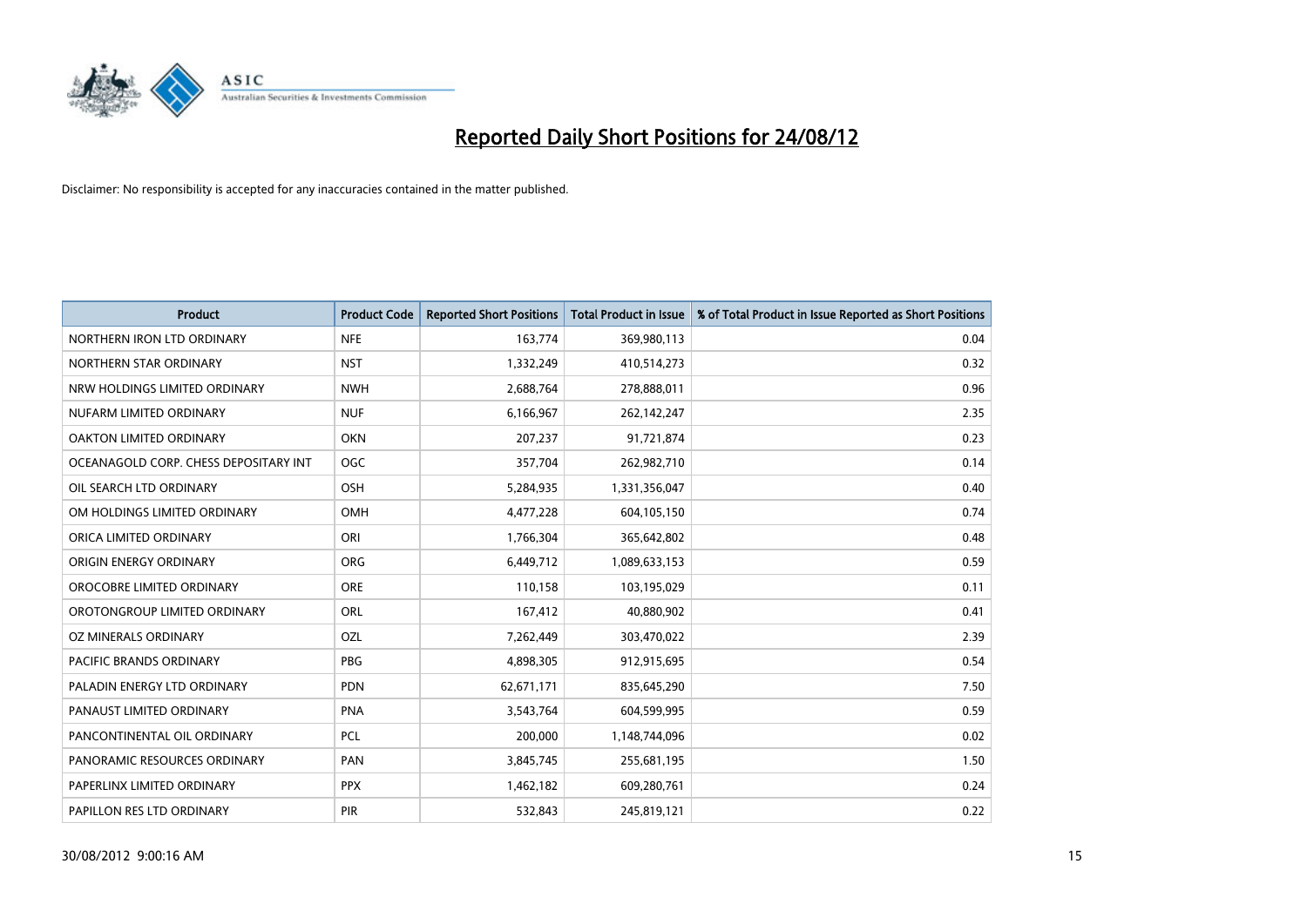

| <b>Product</b>                      | <b>Product Code</b> | <b>Reported Short Positions</b> | <b>Total Product in Issue</b> | % of Total Product in Issue Reported as Short Positions |
|-------------------------------------|---------------------|---------------------------------|-------------------------------|---------------------------------------------------------|
| PEET LIMITED ORDINARY               | <b>PPC</b>          | 1,699,317                       | 320,170,604                   | 0.53                                                    |
| PERILYA LIMITED ORDINARY            | PEM                 | 151,712                         | 769,316,426                   | 0.02                                                    |
| PERPETUAL LIMITED ORDINARY          | PPT                 | 2,292,806                       | 41,980,678                    | 5.46                                                    |
| PERSEUS MINING LTD ORDINARY         | PRU                 | 11,489,766                      | 457,962,088                   | 2.51                                                    |
| PHARMAXIS LTD ORDINARY              | <b>PXS</b>          | 4,562,365                       | 307,888,389                   | 1.48                                                    |
| PLATINUM ASSET ORDINARY             | <b>PTM</b>          | 10,333,004                      | 561,347,878                   | 1.84                                                    |
| PLATINUM AUSTRALIA ORDINARY         | <b>PLA</b>          | 836,127                         | 504,968,043                   | 0.17                                                    |
| PMI GOLD CORP CDI 1:1               | <b>PVM</b>          | 132,273                         | 71,705,667                    | 0.18                                                    |
| PMP LIMITED ORDINARY                | <b>PMP</b>          | 71,219                          | 323,781,124                   | 0.02                                                    |
| PREMIER INVESTMENTS ORDINARY        | <b>PMV</b>          | 783,792                         | 155,260,478                   | 0.50                                                    |
| PRIMA BIOMED LTD ORDINARY           | <b>PRR</b>          | 4,000,000                       | 1,066,063,388                 | 0.38                                                    |
| PRIMARY HEALTH CARE ORDINARY        | PRY                 | 20,150,505                      | 501,717,314                   | 4.02                                                    |
| PRIMEAG AUSTRALIA ORDINARY          | PAG                 | 77,589                          | 266,394,444                   | 0.03                                                    |
| PROGRAMMED ORDINARY                 | <b>PRG</b>          | 590,742                         | 118,175,280                   | 0.50                                                    |
| <b>QANTAS AIRWAYS ORDINARY</b>      | QAN                 | 15,770,591                      | 2,265,123,620                 | 0.70                                                    |
| <b>OBE INSURANCE GROUP ORDINARY</b> | <b>OBE</b>          | 56,171,285                      | 1,181,684,901                 | 4.75                                                    |
| OR NATIONAL LIMITED ORDINARY        | <b>ORN</b>          | 16,422,236                      | 2,440,000,000                 | 0.67                                                    |
| ORXPHARMA LTD ORDINARY              | <b>QRX</b>          | 149,380                         | 144,577,206                   | 0.10                                                    |
| <b>QUBE LOGISTICS HLDG ORDINARY</b> | <b>QUB</b>          | 6,224,396                       | 921,407,185                   | 0.68                                                    |
| RAMELIUS RESOURCES ORDINARY         | <b>RMS</b>          | 2,690,821                       | 336,116,949                   | 0.80                                                    |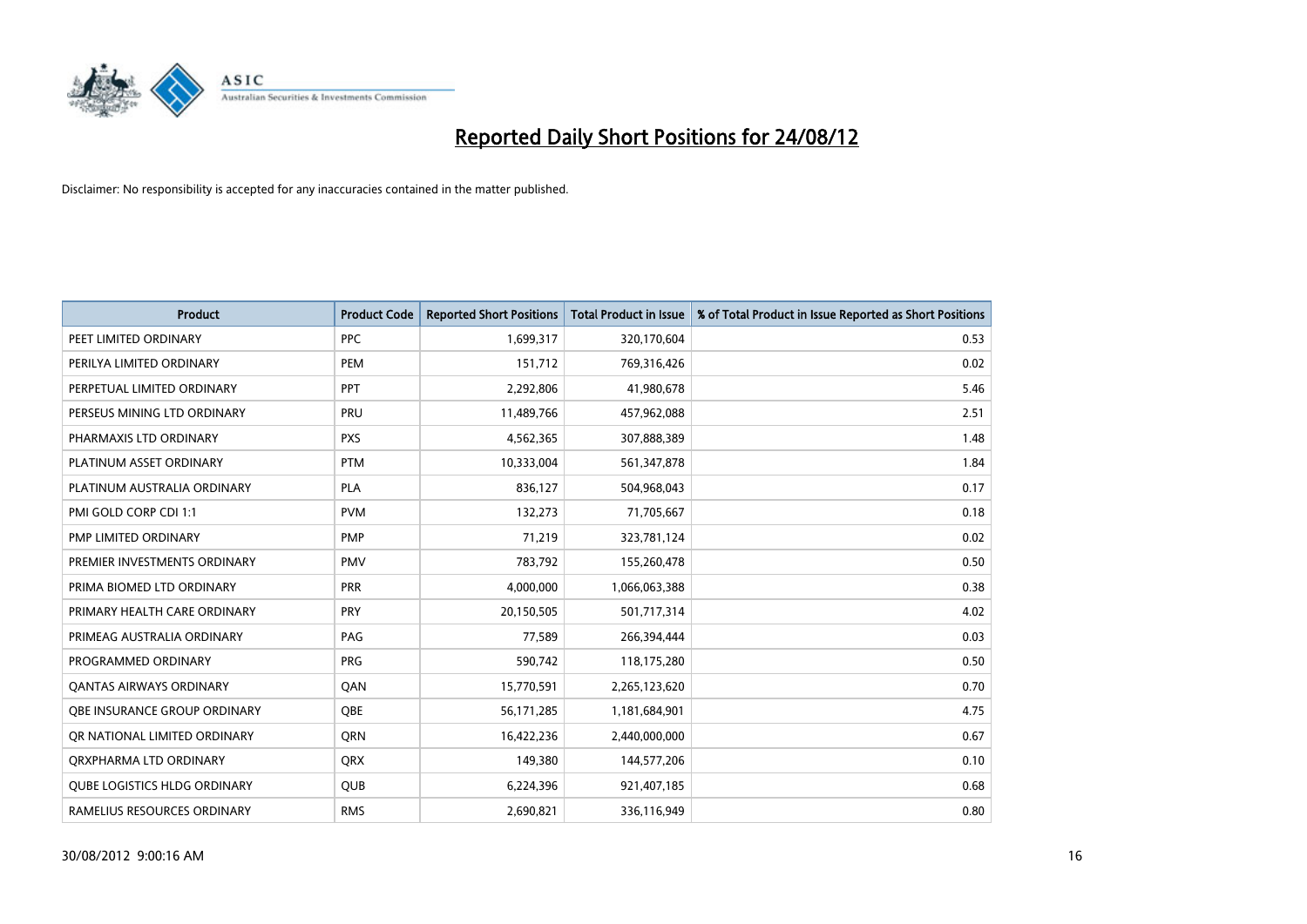

| <b>Product</b>                     | <b>Product Code</b> | <b>Reported Short Positions</b> | <b>Total Product in Issue</b> | % of Total Product in Issue Reported as Short Positions |
|------------------------------------|---------------------|---------------------------------|-------------------------------|---------------------------------------------------------|
| RAMSAY HEALTH CARE ORDINARY        | <b>RHC</b>          | 2,930,791                       | 202,081,252                   | 1.45                                                    |
| RANGE RESOURCES LTD ORDINARY       | <b>RRS</b>          | 233,488                         | 2,118,880,660                 | 0.01                                                    |
| <b>RCR TOMLINSON ORDINARY</b>      | <b>RCR</b>          | 33,156                          | 131,444,875                   | 0.03                                                    |
| <b>REA GROUP ORDINARY</b>          | <b>REA</b>          | 278,850                         | 131,714,699                   | 0.21                                                    |
| RECKON LIMITED ORDINARY            | <b>RKN</b>          | 703,378                         | 129,488,015                   | 0.54                                                    |
| <b>RED 5 LIMITED ORDINARY</b>      | <b>RED</b>          | 145,588                         | 135,488,008                   | 0.11                                                    |
| RED EMPEROR RESOURCE ORDINARY      | <b>RMP</b>          | 4,500                           | 266,234,221                   | 0.00                                                    |
| RED FORK ENERGY ORDINARY           | <b>RFE</b>          | 1,307,495                       | 310,324,853                   | 0.42                                                    |
| REDBANK ENERGY LTD ORDINARY        | AEJ                 | 13                              | 786,287                       | 0.00                                                    |
| <b>REGIS RESOURCES ORDINARY</b>    | <b>RRL</b>          | 921,604                         | 453,366,465                   | 0.20                                                    |
| RESMED INC CDI 10:1                | <b>RMD</b>          | 1,969,701                       | 1,556,242,300                 | 0.13                                                    |
| <b>RESOLUTE MINING ORDINARY</b>    | <b>RSG</b>          | 3,250,767                       | 628,628,623                   | 0.52                                                    |
| RESOURCE GENERATION ORDINARY       | <b>RES</b>          | 173                             | 262,895,652                   | 0.00                                                    |
| RETAIL FOOD GROUP ORDINARY         | <b>RFG</b>          | 60                              | 108,910,114                   | 0.00                                                    |
| REVERSE CORP LIMITED ORDINARY      | <b>REF</b>          | 100                             | 92,382,175                    | 0.00                                                    |
| REX MINERALS LIMITED ORDINARY      | <b>RXM</b>          | 509,260                         | 188,907,284                   | 0.27                                                    |
| RHG LIMITED ORDINARY               | <b>RHG</b>          | 36,083                          | 308,483,177                   | 0.01                                                    |
| RIALTO ENERGY ORDINARY             | <b>RIA</b>          | 14,233                          | 672,259,992                   | 0.00                                                    |
| <b>RIDLEY CORPORATION ORDINARY</b> | <b>RIC</b>          | 2,865                           | 307,817,071                   | 0.00                                                    |
| RIO TINTO LIMITED ORDINARY         | <b>RIO</b>          | 18,073,258                      | 435,758,720                   | 4.15                                                    |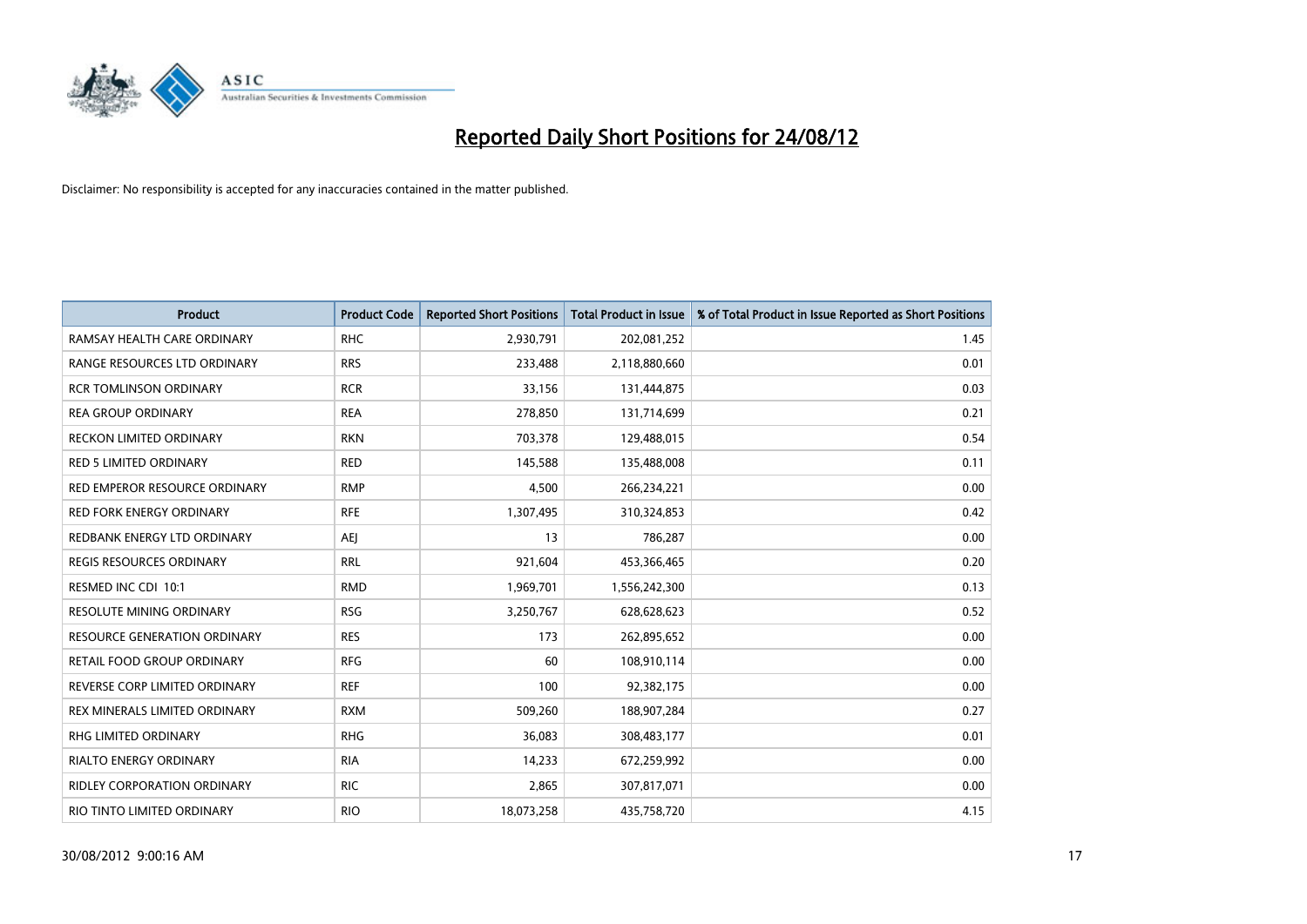

| <b>Product</b>                | <b>Product Code</b> | <b>Reported Short Positions</b> | <b>Total Product in Issue</b> | % of Total Product in Issue Reported as Short Positions |
|-------------------------------|---------------------|---------------------------------|-------------------------------|---------------------------------------------------------|
| ROC OIL COMPANY ORDINARY      | <b>ROC</b>          | 3,036,915                       | 683,235,552                   | 0.44                                                    |
| RURALCO HOLDINGS ORDINARY     | <b>RHL</b>          | 12,000                          | 55,019,284                    | 0.02                                                    |
| SABRE RESOURCES ORDINARY      | <b>SBR</b>          | 305,845                         | 126,702,997                   | 0.24                                                    |
| SAI GLOBAL LIMITED ORDINARY   | SAI                 | 7,376,602                       | 204,731,132                   | 3.60                                                    |
| SALMAT LIMITED ORDINARY       | <b>SLM</b>          | 2,780,080                       | 159,802,174                   | 1.74                                                    |
| SAMSON OIL & GAS LTD ORDINARY | SSN                 | 3,560,250                       | 1,787,432,299                 | 0.20                                                    |
| SANDFIRE RESOURCES ORDINARY   | <b>SFR</b>          | 4,494,020                       | 151,557,635                   | 2.97                                                    |
| <b>SANTOS LTD ORDINARY</b>    | <b>STO</b>          | 4,853,566                       | 953,031,949                   | 0.51                                                    |
| SARACEN MINERAL ORDINARY      | SAR                 | 4,224,746                       | 594,815,640                   | 0.71                                                    |
| SEDGMAN LIMITED ORDINARY      | <b>SDM</b>          | 96,763                          | 214,292,930                   | 0.05                                                    |
| SEEK LIMITED ORDINARY         | <b>SEK</b>          | 11,520,547                      | 337,101,307                   | 3.42                                                    |
| SENEX ENERGY LIMITED ORDINARY | <b>SXY</b>          | 4,963,996                       | 1,138,734,837                 | 0.44                                                    |
| SERVCORP LIMITED ORDINARY     | SRV                 | 240                             | 98,440,807                    | 0.00                                                    |
| SERVICE STREAM ORDINARY       | <b>SSM</b>          | 400                             | 283,418,867                   | 0.00                                                    |
| SEVEN GROUP HOLDINGS ORDINARY | <b>SVW</b>          | 1,674,552                       | 307,410,281                   | 0.54                                                    |
| SEVEN WEST MEDIA LTD ORDINARY | <b>SWM</b>          | 18,538,536                      | 999,160,872                   | 1.86                                                    |
| SIGMA PHARMACEUTICAL ORDINARY | <b>SIP</b>          | 5,696,440                       | 1,186,303,520                 | 0.48                                                    |
| SILEX SYSTEMS ORDINARY        | <b>SLX</b>          | 812,455                         | 170,143,997                   | 0.48                                                    |
| SILVER LAKE RESOURCE ORDINARY | <b>SLR</b>          | 8,404,531                       | 225,493,476                   | 3.73                                                    |
| SIMS METAL MGMT LTD ORDINARY  | SGM                 | 9,919,588                       | 204,830,045                   | 4.84                                                    |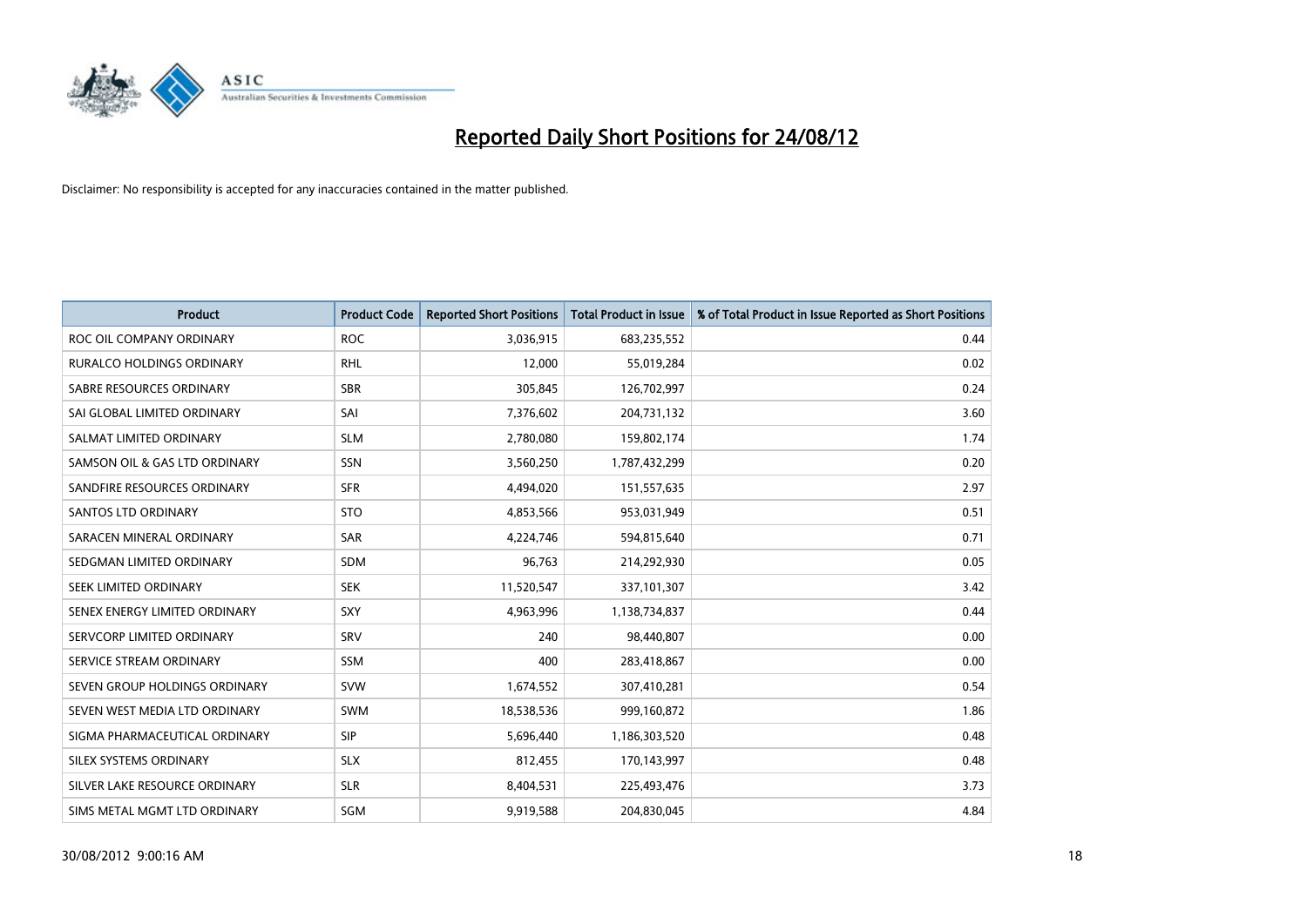

| <b>Product</b>                           | <b>Product Code</b> | <b>Reported Short Positions</b> | <b>Total Product in Issue</b> | % of Total Product in Issue Reported as Short Positions |
|------------------------------------------|---------------------|---------------------------------|-------------------------------|---------------------------------------------------------|
| SINGAPORE TELECOMM. CHESS DEPOSITARY INT | SGT                 | 9,859,196                       | 154,444,714                   | 6.38                                                    |
| SIRTEX MEDICAL ORDINARY                  | <b>SRX</b>          | 43.374                          | 55,768,136                    | 0.08                                                    |
| SKILLED GROUP LTD ORDINARY               | <b>SKE</b>          | 5,154                           | 233,487,276                   | 0.00                                                    |
| SKYCITY ENT GRP LTD ORDINARY             | <b>SKC</b>          | 55,101                          | 576,958,340                   | 0.01                                                    |
| <b>SLATER &amp; GORDON ORDINARY</b>      | SGH                 | 1.001                           | 168,600,731                   | 0.00                                                    |
| SMS MANAGEMENT. ORDINARY                 | <b>SMX</b>          | 807,752                         | 68,464,436                    | 1.18                                                    |
| SONIC HEALTHCARE ORDINARY                | SHL                 | 5,674,601                       | 390,969,875                   | 1.45                                                    |
| SOUL PATTINSON (W.H) ORDINARY            | SOL                 | 4,694                           | 239,395,320                   | 0.00                                                    |
| SOUTH BOULDER MINES ORDINARY             | <b>STB</b>          | 90,969                          | 126,732,826                   | 0.07                                                    |
| SP AUSNET STAPLED SECURITIES             | <b>SPN</b>          | 2,258,031                       | 3,339,620,165                 | 0.07                                                    |
| SPARK INFRASTRUCTURE STAPLED NOTE & UNIT | SKI                 | 36,335,553                      | 1,326,734,264                 | 2.74                                                    |
| SPECIALTY FASHION ORDINARY               | <b>SFH</b>          | 2,440,932                       | 192,236,121                   | 1.27                                                    |
| ST BARBARA LIMITED ORDINARY              | <b>SBM</b>          | 10,978,569                      | 325,615,389                   | 3.37                                                    |
| STANMORE COAL LTD ORDINARY               | <b>SMR</b>          | 32,870                          | 179,409,108                   | 0.02                                                    |
| STARPHARMA HOLDINGS ORDINARY             | SPL                 | 2,686,946                       | 281,840,401                   | 0.95                                                    |
| STHN CROSS MEDIA ORDINARY                | <b>SXL</b>          | 15,544,418                      | 704,858,525                   | 2.21                                                    |
| STOCKLAND UNITS/ORD STAPLED              | SGP                 | 6,993,721                       | 2,203,157,963                 | 0.32                                                    |
| STRAITS RES LTD. ORDINARY                | SRO                 | 74,634                          | 456,529,474                   | 0.02                                                    |
| STW COMMUNICATIONS ORDINARY              | SGN                 | 443,889                         | 362,798,351                   | 0.12                                                    |
| SUNCORP GROUP LTD ORDINARY               | <b>SUN</b>          | 10,164,860                      | 1,286,600,980                 | 0.79                                                    |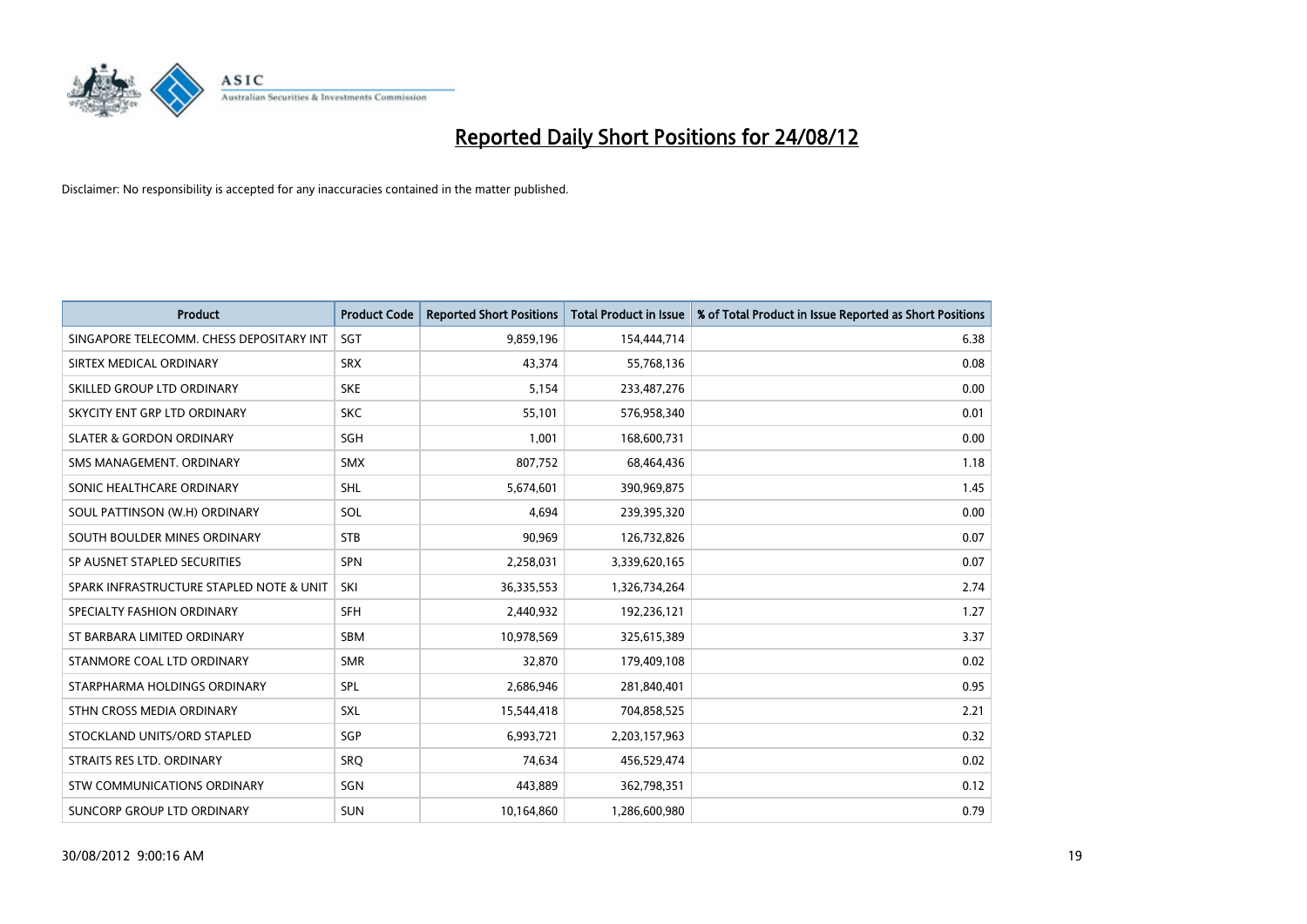

| <b>Product</b>                   | <b>Product Code</b> | <b>Reported Short Positions</b> | <b>Total Product in Issue</b> | % of Total Product in Issue Reported as Short Positions |
|----------------------------------|---------------------|---------------------------------|-------------------------------|---------------------------------------------------------|
| SUNDANCE ENERGY ORDINARY         | <b>SEA</b>          | 18,380                          | 277,098,474                   | 0.01                                                    |
| SUNDANCE RESOURCES ORDINARY      | <b>SDL</b>          | 7,017,235                       | 3,049,577,034                 | 0.23                                                    |
| SUNLAND GROUP LTD ORDINARY       | <b>SDG</b>          | 20,548                          | 196,717,811                   | 0.01                                                    |
| SUPER RET REP LTD ORDINARY       | SUL                 | 1,215,718                       | 196,172,971                   | 0.62                                                    |
| SYD AIRPORT STAPLED US PROHIBIT. | <b>SYD</b>          | 17,071,082                      | 1,861,210,782                 | 0.92                                                    |
| SYRAH RESOURCES ORDINARY         | <b>SYR</b>          | 29,259                          | 126,723,021                   | 0.02                                                    |
| TABCORP HOLDINGS LTD ORDINARY    | <b>TAH</b>          | 13,495,333                      | 730,113,969                   | 1.85                                                    |
| TANAMI GOLD NL ORDINARY          | <b>TAM</b>          | 198,568                         | 261,132,677                   | 0.08                                                    |
| TAP OIL LIMITED ORDINARY         | <b>TAP</b>          | 541,252                         | 241,295,311                   | 0.22                                                    |
| TASSAL GROUP LIMITED ORDINARY    | <b>TGR</b>          | 128,731                         | 146,304,404                   | 0.09                                                    |
| TATTS GROUP LTD ORDINARY         | <b>TTS</b>          | 8,514,917                       | 1,362,919,733                 | 0.62                                                    |
| <b>TECHNOLOGY ONE ORDINARY</b>   | <b>TNE</b>          | 2,480                           | 304,980,455                   | 0.00                                                    |
| TELECOM CORPORATION ORDINARY     | <b>TEL</b>          | 18,485,463                      | 1,856,780,364                 | 1.00                                                    |
| TELSTRA CORPORATION. ORDINARY    | <b>TLS</b>          | 16,529,505                      | 12,443,074,357                | 0.13                                                    |
| TEN NETWORK HOLDINGS ORDINARY    | <b>TEN</b>          | 75,548,244                      | 1,437,204,873                 | 5.26                                                    |
| TERANGA GOLD CORP CDI 1:1        | <b>TGZ</b>          | 146,738                         | 162,197,999                   | 0.09                                                    |
| TEXON PETROLEUM LTD ORDINARY     | <b>TXN</b>          | 41,595                          | 245,039,848                   | 0.02                                                    |
| TFS CORPORATION LTD ORDINARY     | <b>TFC</b>          |                                 | 279,621,829                   | 0.00                                                    |
| THE REJECT SHOP ORDINARY         | <b>TRS</b>          | 2,830,787                       | 26,092,220                    | 10.85                                                   |
| THORN GROUP LIMITED ORDINARY     | <b>TGA</b>          | 98,515                          | 146,374,703                   | 0.07                                                    |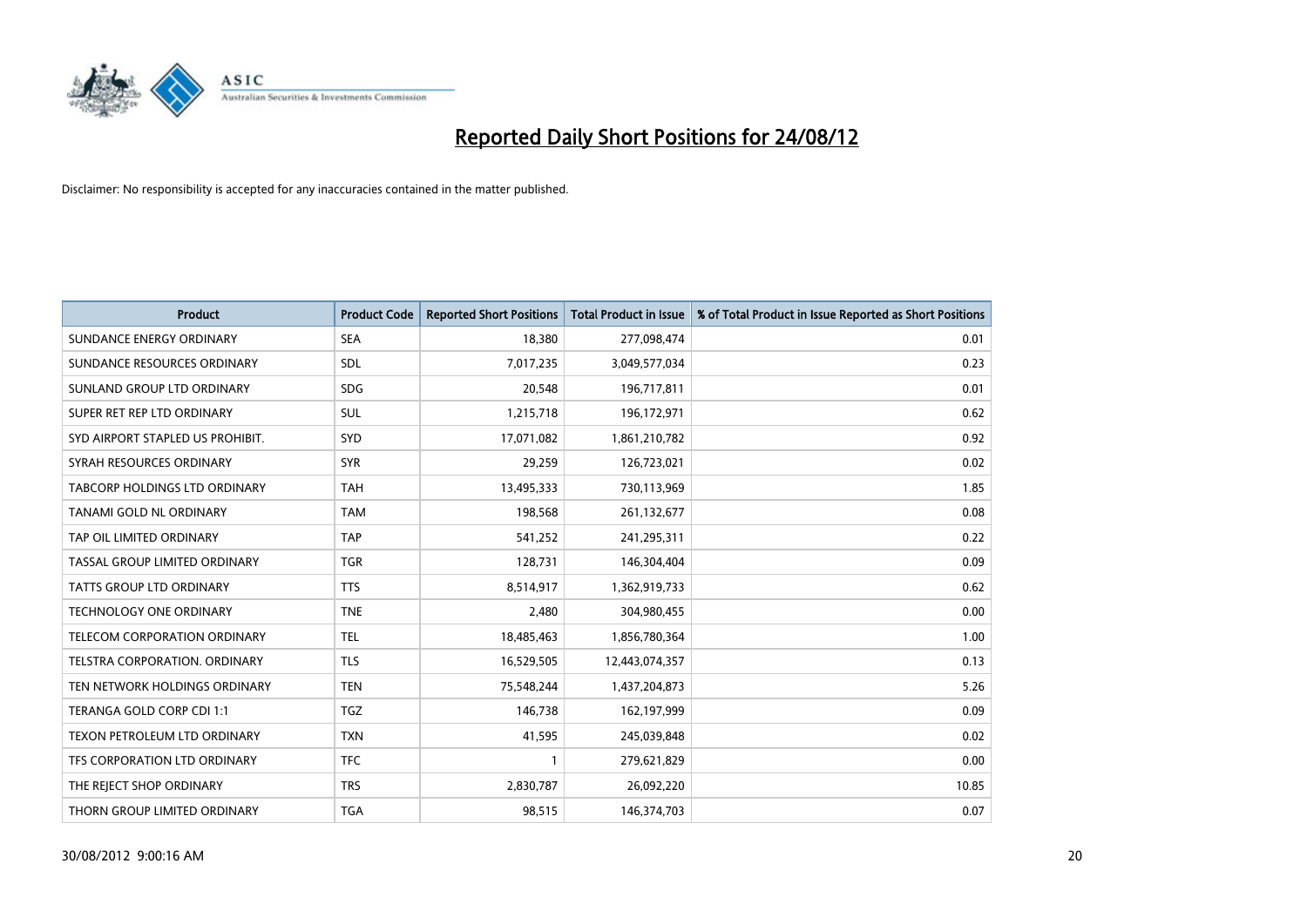

| <b>Product</b>                       | <b>Product Code</b> | <b>Reported Short Positions</b> | <b>Total Product in Issue</b> | % of Total Product in Issue Reported as Short Positions |
|--------------------------------------|---------------------|---------------------------------|-------------------------------|---------------------------------------------------------|
| <b>TIGER RESOURCES ORDINARY</b>      | <b>TGS</b>          | 2,701,009                       | 673,470,269                   | 0.40                                                    |
| TOLL HOLDINGS LTD ORDINARY           | <b>TOL</b>          | 19,118,400                      | 717,133,875                   | 2.67                                                    |
| TOX FREE SOLUTIONS ORDINARY          | <b>TOX</b>          | 23,494                          | 115,311,608                   | 0.02                                                    |
| TPG TELECOM LIMITED ORDINARY         | <b>TPM</b>          | 1,976,232                       | 793,808,141                   | 0.25                                                    |
| <b>TRADE ME GROUP ORDINARY</b>       | <b>TME</b>          | 12,203                          | 395,745,510                   | 0.00                                                    |
| <b>TRANSFIELD SERVICES ORDINARY</b>  | <b>TSE</b>          | 4,207,348                       | 517,878,468                   | 0.81                                                    |
| TRANSPACIFIC INDUST, ORDINARY        | <b>TPI</b>          | 5,884,684                       | 1,578,479,491                 | 0.37                                                    |
| TRANSURBAN GROUP TRIPLE STAPLED SEC. | <b>TCL</b>          | 8,391,241                       | 1,461,665,097                 | 0.57                                                    |
| TREASURY WINE ESTATE ORDINARY        | <b>TWE</b>          | 14,648,351                      | 647,227,144                   | 2.26                                                    |
| TROY RESOURCES LTD ORDINARY          | <b>TRY</b>          | 188,714                         | 89,462,649                    | 0.21                                                    |
| UGL LIMITED ORDINARY                 | UGL                 | 7,144,310                       | 166,315,038                   | 4.30                                                    |
| <b>UNILIFE CORPORATION CDI 6:1</b>   | <b>UNS</b>          | 186,653                         | 254,211,852                   | 0.07                                                    |
| UXC LIMITED ORDINARY                 | <b>UXC</b>          | 3,538                           | 305,585,913                   | 0.00                                                    |
| <b>VENTNOR RES LTD ORDINARY</b>      | <b>VRX</b>          | 15,000                          | 51,535,974                    | 0.03                                                    |
| <b>VENTURE MINERALS ORDINARY</b>     | <b>VMS</b>          | 125,674                         | 255,428,560                   | 0.05                                                    |
| VIRGIN AUS HLDG LTD ORDINARY         | VAH                 | 21,695,461                      | 2,210,197,600                 | 0.98                                                    |
| VITERRA INC CDI 1:1                  | <b>VTA</b>          | 10                              | 68,629,939                    | 0.00                                                    |
| WAH NAM INT HLDG LTD ORDINARY        | <b>WNI</b>          | 2,086,116                       | 7,224,094,327                 | 0.03                                                    |
| <b>WATPAC LIMITED ORDINARY</b>       | <b>WTP</b>          | 122,910                         | 184,332,526                   | 0.07                                                    |
| <b>WDS LIMITED ORDINARY</b>          | <b>WDS</b>          | $\overline{7}$                  | 144,740,614                   | 0.00                                                    |